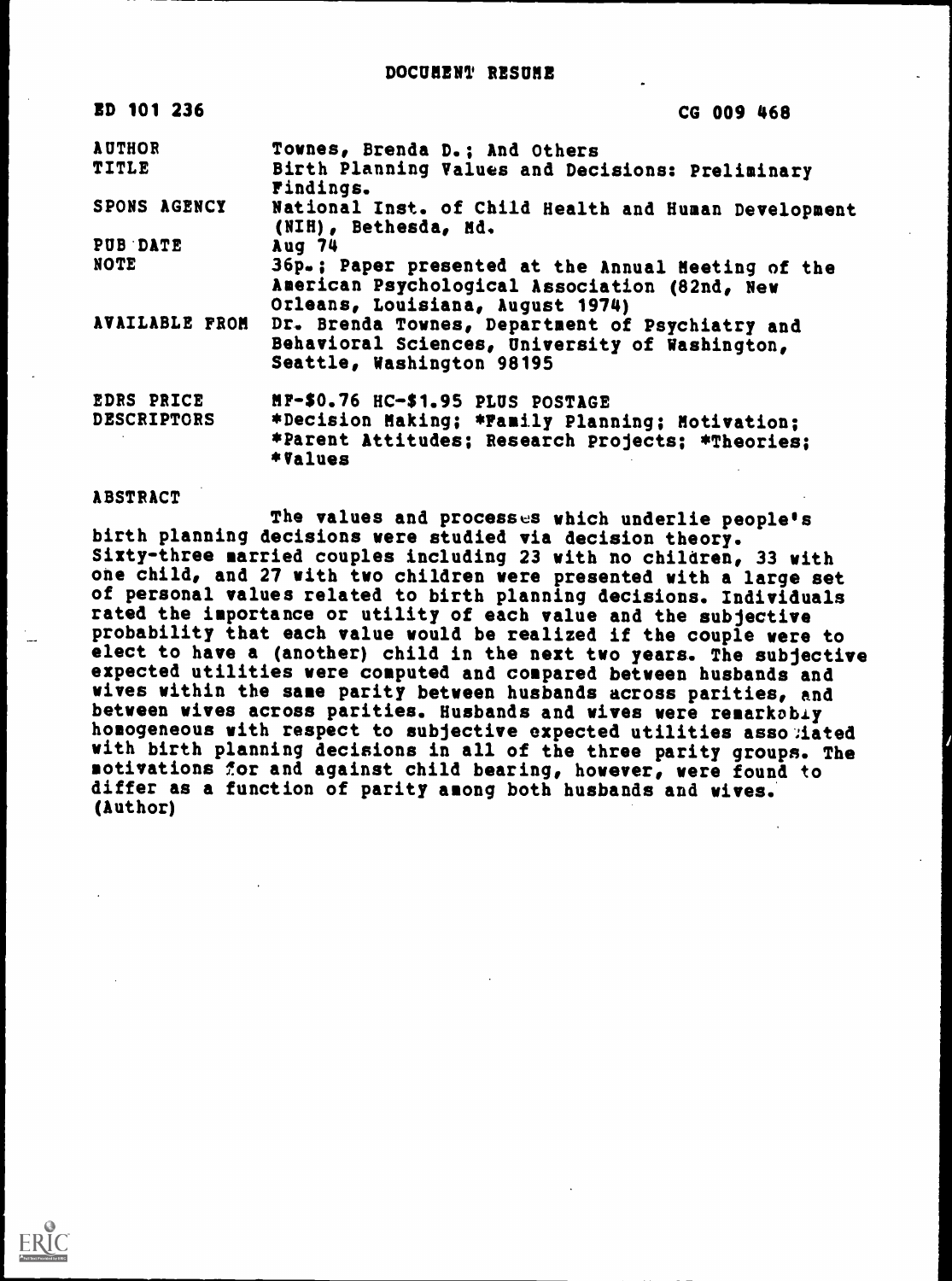BIRTH PLANNING VALUES AND DECISIONS: PRELIMINARY FINDINGS<sup>1</sup><br>Drenda D. Townes, <sup>2</sup> Frederick L. Campbell,

 $\bullet$  . The set of  $\bullet$ 

 $\Box$  .

9936009

ERI<sup>C</sup>

 $\overline{1}$ 

Lee Roy Beach, and Donald C. Martin University of Washington

OEPARTMENT OF HEALTH. EDUCATION OF HEALTH, INSTITUTE OF THIS DOCUMENT OF HEALTH, INSTITUTE OF THIS DOCUMENT OF THE SALTH, INSTITUTE OF THIS DOCUMENT OF THE SALTH, INSTITUTE OF THIS DOCUMENT OF THIS DOCUMENT OF THIS DOCUMENT OF THIS DOCUMENT OF .<br>DUCE D EXACTLY AS RECEIVED EXACTLY AS RECEIVED EXACTLY AS RECEIVED FROM THAS BEEN REPRO<br>THE PERSON OR AS RECEIVED FROM THE PERSON OR AS RECEIVED FROM FROM ATING IT POINTS OF VIEW OR OPINION ORIGIN<br>STATED DO NOT NECESSARILY REPRE<br>SENT OFFICIAL NATIONAL INSTITUTE OF<br>EDUCATION POSITION OR POLICY<br>CONTION POSITION OR POLICY

1This project was supported by Research Grant HD-07225-01A1 from the National Institute of Child Health and Human Development Center for Population Research. This paper was originally presented in August 1974 at the Eighty-Second Annual Meeting of the American Psychological Association in New Orleans, Louisiana.

<sup>2</sup>Dr. Townes is Assistant Professor, Department of Psychiatry and Behavioral,Sciences, School of Medicine; Dr. Campbell is Associate Professor, Department of Sociology; Dr. Beach is Professor, Department of Psychol.ogy; and Dr. Martin is Associate Professor of Biostatistics and Adjunct Associate Professor, Department of Psychiatry and Behavioral Sciences, School of Medicine; all are at the University of Washington.

Requests for reprints should be sent to Brenda D. Townes, Ph.D., Department of Psychiatry and Behavioral Sciences, University of Washington,  $:$  Seattle, WA 98195.  $\frac{1}{4}$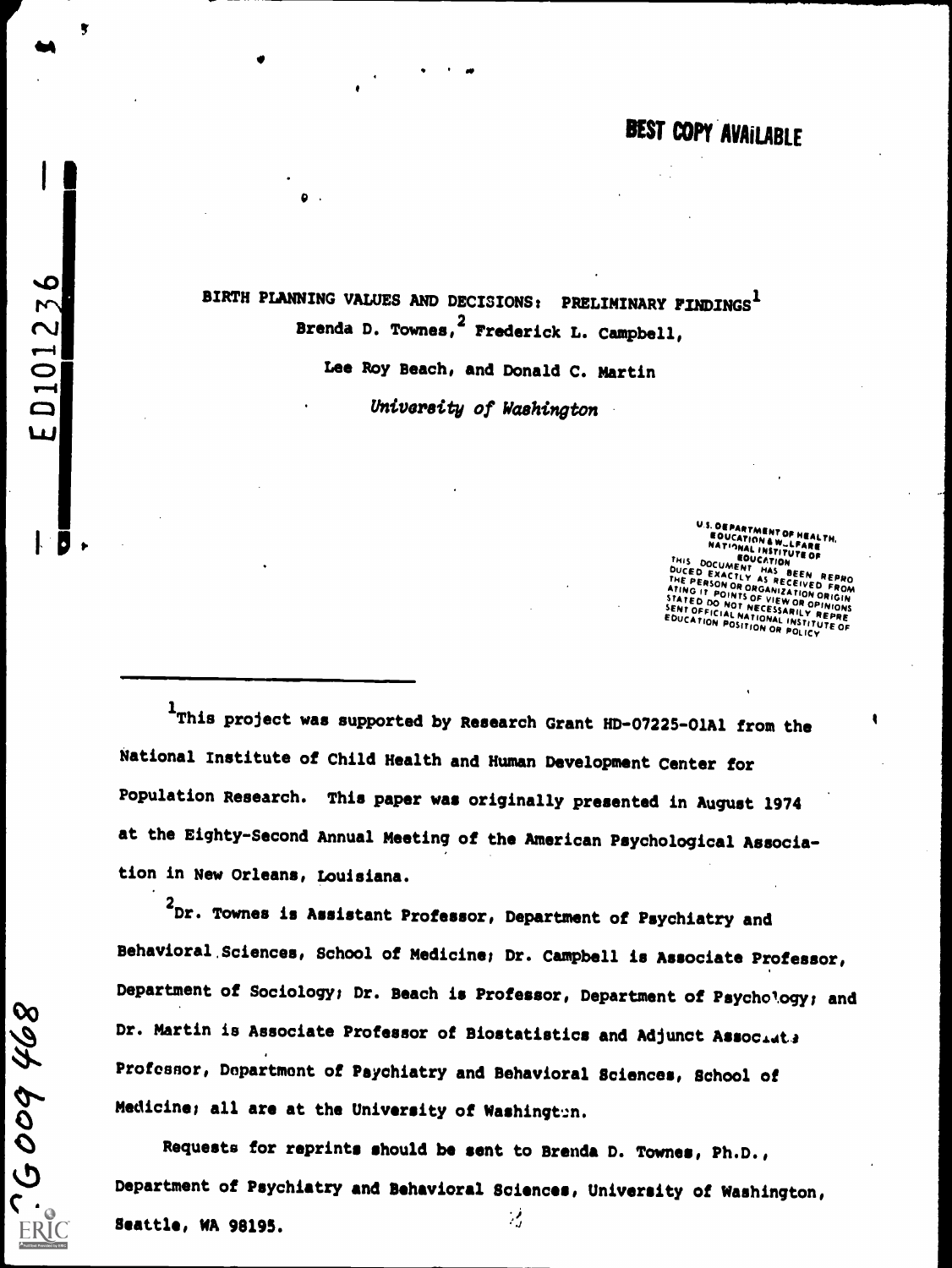4

BIRTH PLANNING VALUES AND DECISIONS; PRELIMINARY FINDINGS

For the most part, investigations of childbearing have been of a demographic nature (Bumpass & Westoff, 1970; Fawcett, 1970; Freedman, Coombs, & Bumpass, 1965; Kiser & Whelpton, 1953; Ryder & Westoff, 1971). While this research has revealed the geographical and sociological determinants of childbearing, it tells us little about the factors that influence individual couples as they consider whether to have or not have a (another) child. After all, demographic data are but gross summaries of the results of multitudes of such couples' birth planning decisions. It is time, therefore, to look more closely at these decisions.

Attempts to discuss birth planning as a purposeful and structured decision process often meet with derision -- "Children aren't planned, they just happen." This cynicism is belied by the fact that contraception is used to control the timing and number of pregnancies (Westoff, 1972).

 $\frac{1}{2}$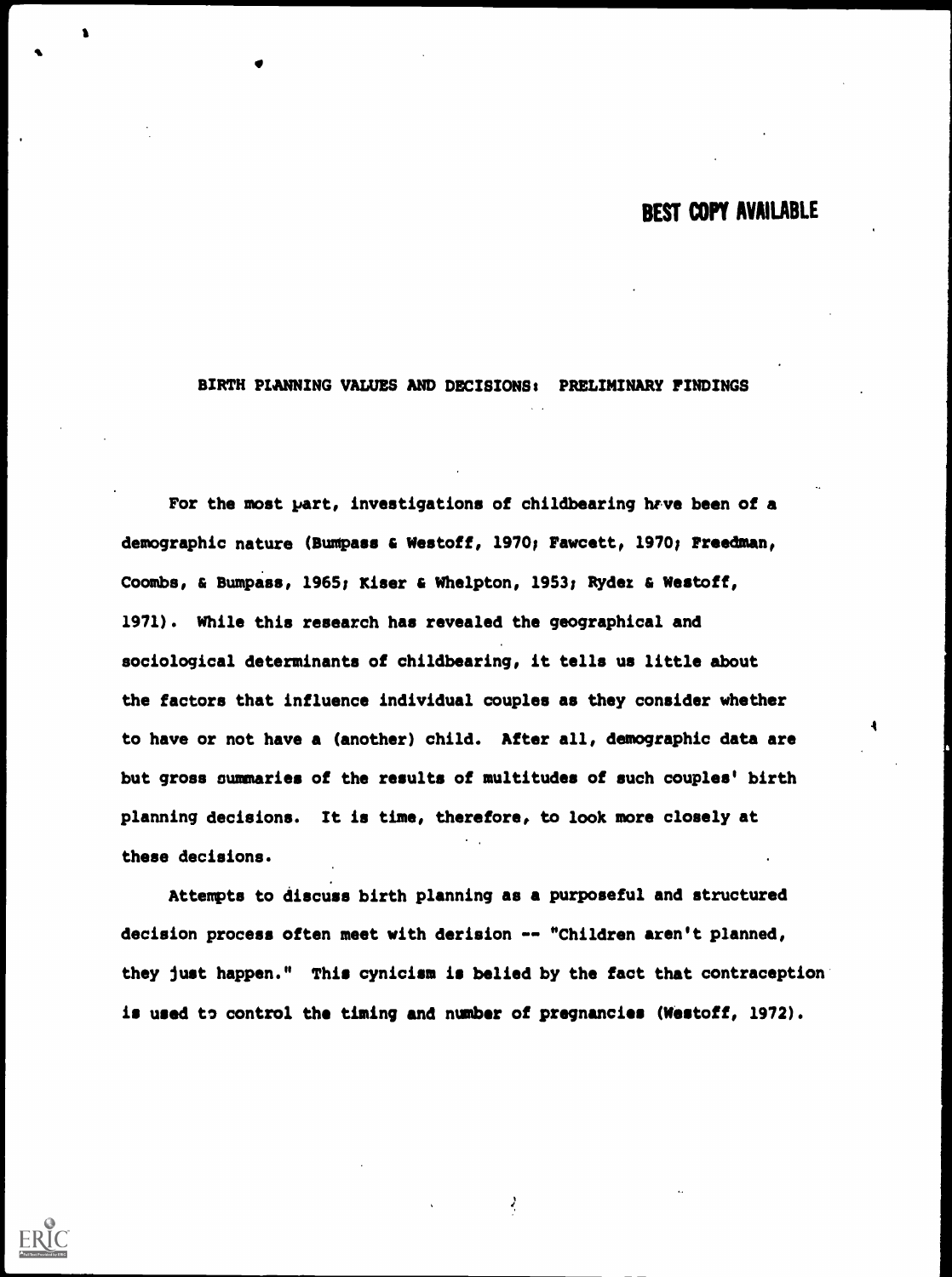Little information exists, however, about the factors that individual couples ponder when making the decision to have a child. Information about these factors is basic to influencing birth decisions, both to implement health or social policy and to aid couples in making the decision that will be most personally satisfying to them. This article describes the development and initial findings of a project aimed at providing knowledge about the process and determinants of birth planning decisions.

#### Basic Assumptions

The first assumption underlying the present research is that at least part of what appears to be irrationality in birth planning decisions results from the fact that people have a limited span of apprehension and that they have difficulty keeping all the important variables in mind at any one time (Edwards, Lindman, & Phillips, 1965). As a result, we often approach complex decisions in a piecemeal manner -- focusing now on these considerations, now on those. Sometimes this leads to indecision, sometimes to decisions based on only part of the set of relevant factors, and sometimes the difficulty and emotional wear-and-tear lead to the decision going by default.

The second assumption is that whatever the factors being focused upon at the moment of decision, the individual will choose that decision alternative which promises to be of maximum benefit to himself; the way in which benefits are evaluated is in concordance with an appropriate and mathematically defensinle model from decision theory (Edwards, 1961). The model used in this research is explained below. Let us make it clear from the

2

 $\Lambda$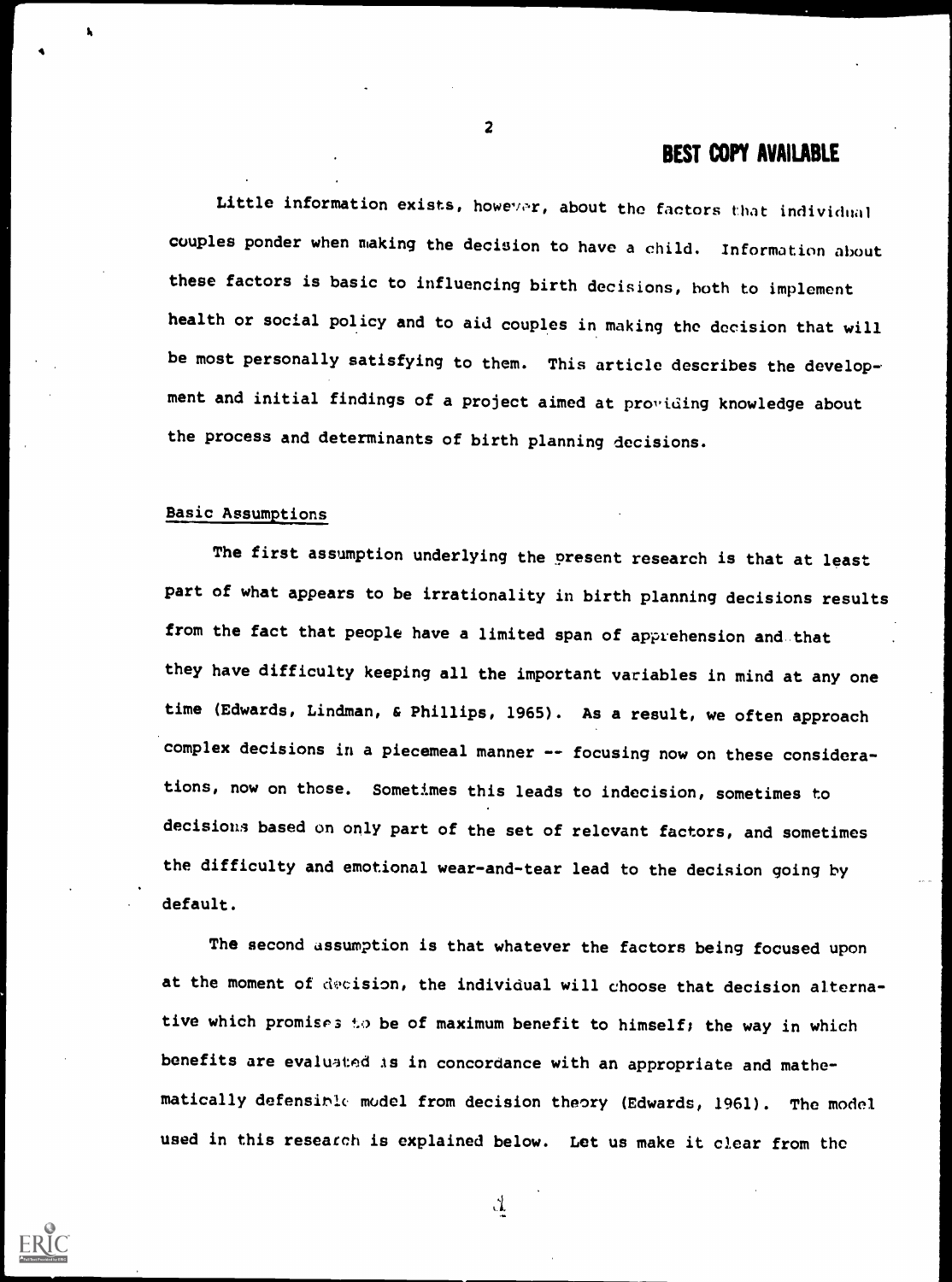beginning, however, that we have no illusions that human decision makers slavishly, or even consciously, follow the dictates of decision theory. It is just that, contrary to popular (and, oftimes, professional) opinion, the bulk of human decisions serve fairly well in that they generally lead to desirable results; a model that has these same properties is bound to have some degree of predictive ability. Moreover, there is empirical evidence, cited below, that in at least some circumstances behavior can be predicted with fair accuracy using the proposed decision model, or its conceptually similar models. In light of this, it seems reasonable to begin our research with this model and to abandon or modify it later as the results require [See Barclay, Beach, & Braithwaite (1971) for the logic of using such models in psychological research].

From the first two assumptions we hypothesize that, if people can be helped to think about the vast number of decision-related factors in an explicit and orderly manner (specifically, by dividing the variables into a hierarchy of meaningful sets, subsets, etc. for separate consideration), a good deal of the "irrationality" will disappear. Subsequent decisions will be more nearly optimal, in that they can be predicted fairly well by the decision model.

The thrust of the research, therefore, is to develop a method of helping people make an orderly examination of the variables involved in the birth planning decisions (i.e., their personal values and their expectations that one decision or the other will lead to the eventual realization of these values) and to predict the decisions. The scientific aim is to learn more about the variables people consider relevant to birth planning and to

 $\overline{\mathbf{3}}$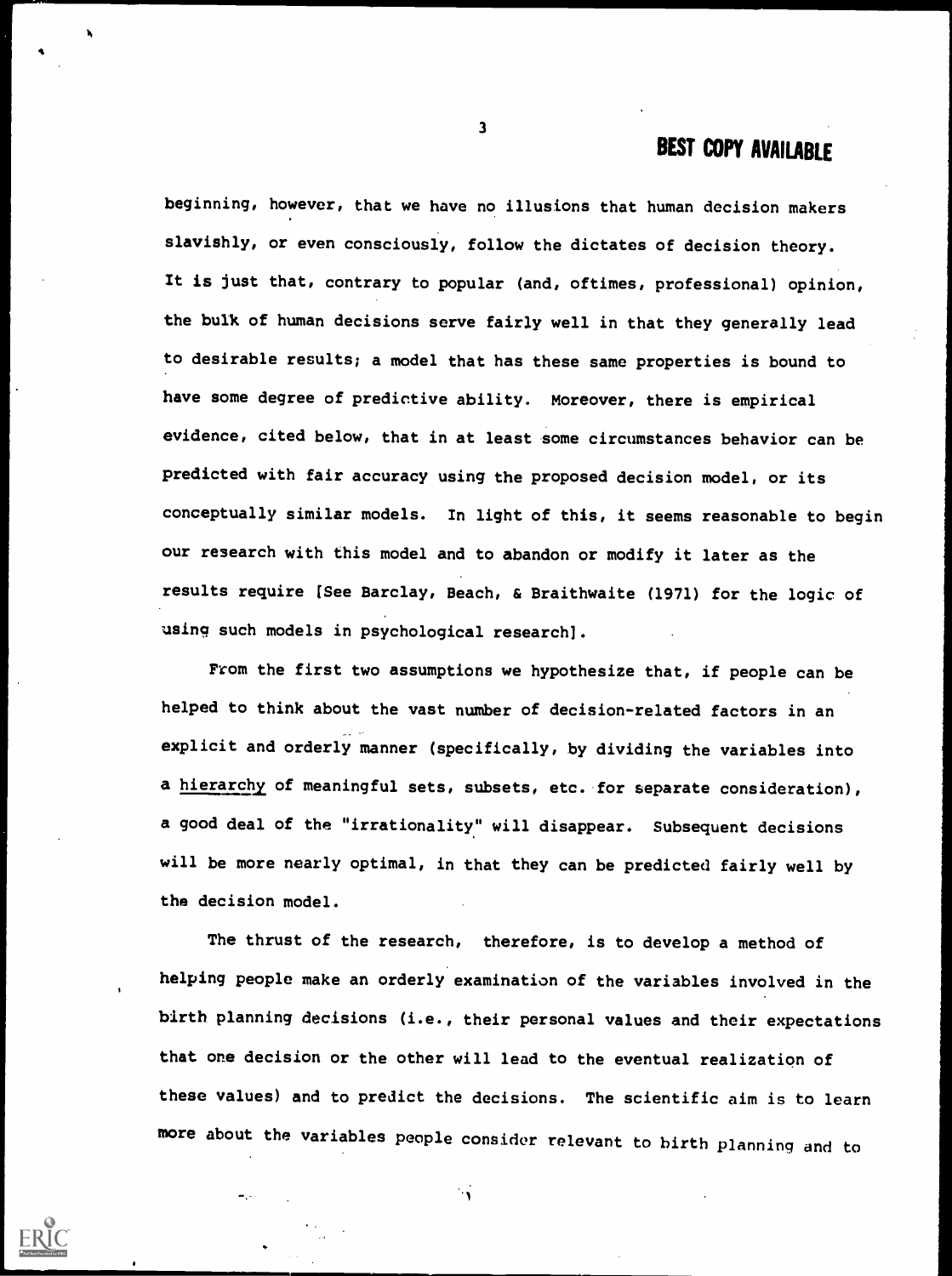see whether decision theory can reasonably be used as a model of the birth planning process.

### The Model

A thorough explanation of the decision model and its logical and experimental underpinnings can be obtained in Lee (1971). For our purposes, it is sufficient to say that the analysis of a birth planning decision begins with the personal values that the individual decision maker sees to be related to the birth of a child. Then it moves to assaying the importance, or utility  $(U_{\textbf{i}})$  of each value to the decision maker, the subjective probabilities  $(P_i)$  that each value will be realized if the decision maker were to elect to have the child, and the subjective probabil ities  $(1-P_i)$  that each value will be realized if the decision maker were to elect not to have the child. The decision model treats the two alternatives, child vs no child, as two gambles and calculates the net worth of each gamble, weighting the utilities by the probabilities in order to take riskiness into account. Because the calculations use the decision maker's own judgments of the utilities and probabilities, the final net worth is regarded as subjective. Because the calculations take the degree of riskiness into account, the final net worth is regarded as merely an expectation. And, because the calculated net worth is in terms of the decision maker's own private evaluative system rather than in terms of dollars or the like, it is regarded as a utility. Therefore, the result of the model's prescribed calculations is termed a subjective expected utility (SEU) for having a child, SEU<sub>Y</sub> =  $\frac{p}{i-1}$  U<sub>i</sub>P<sub>i</sub> and for not having a child,  $\texttt{SEU}_\textsf{N}$  =  $\texttt{i}$   $\texttt{i}$   $\texttt{U}_\textsf{i}$   $\texttt{(I-P}_\textsf{i})$ , where the sigma indicates that the products of the

 $\mathbf{v}$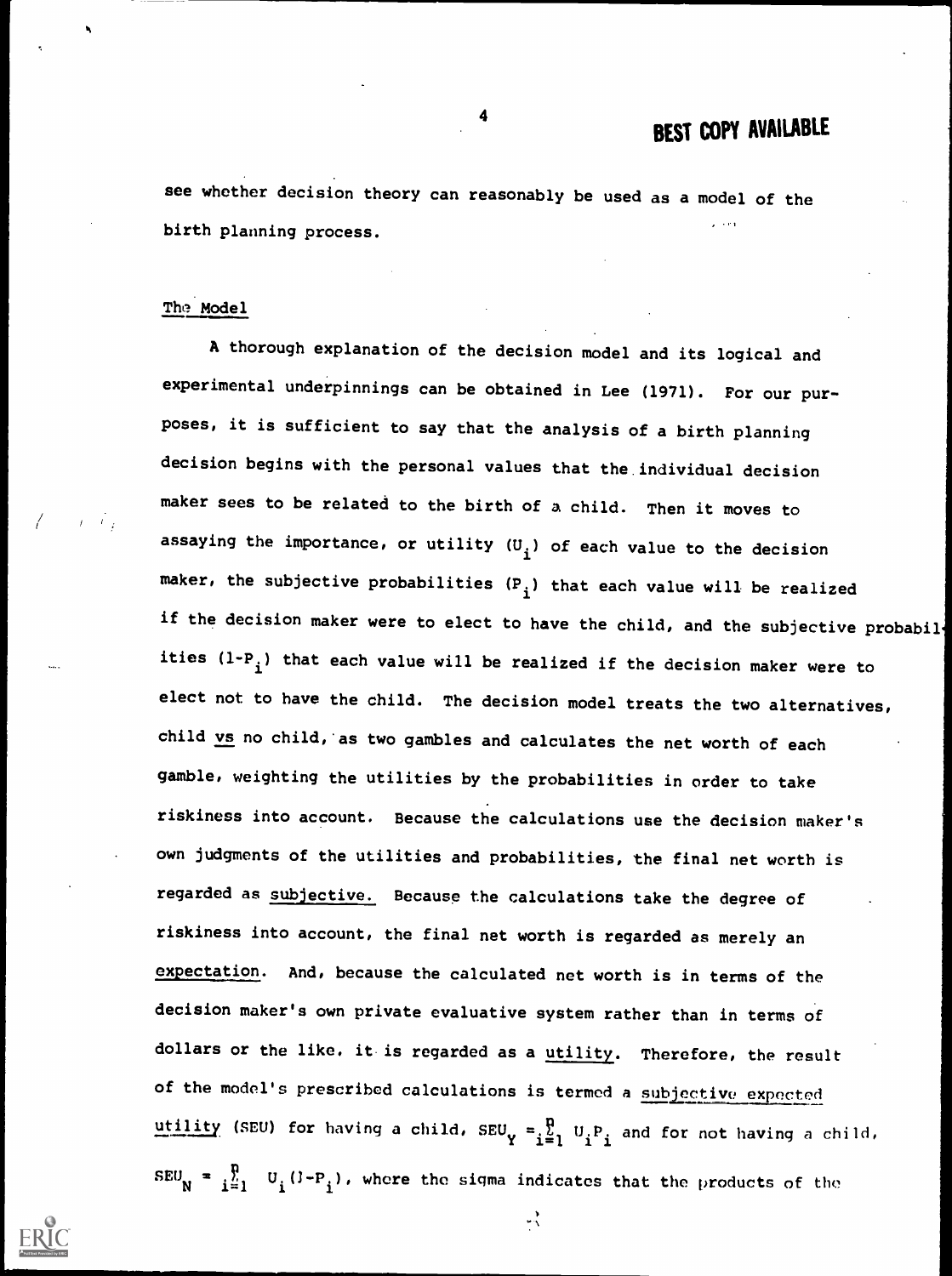utilities and the subjective probabilities for each value are to be summed over the entire range, i, of values associated with the decision. In short, each SEU represents the net worth, (balancing the utility of good and the disutility of bad and the various probabilities of these.good and bad things coming to pass), the decision maker could expect to have accrue to him if he were to elect the one or the other course of action. Of course, the most reasonable thing to do is to elect the course that has the maximum expectecd net worth (called the maximization of SEU).

The relative favorability of the two courses 3f action can be summarized by a difference score:  $D = SEU_V - SEU_{N}$ . When the difference is highly positive, the decision maker should elect to have a child. When it is highly negative, the decision should be not to have a child. When the difference is very close to zero, ambivalence exists and more information is needed to break the deadlock.

#### Prior Research

ti se na

The usefulness of the foregoing depends upon the extent to which subjective probabilities and utilities can be reliably measured and whether they can be used in the model's calculations to predict decisions successfully. There is ample evidence that subjective probabilities can be reliably measured and that they possess many of the properties of objective probabilities. (Beach, 1966; Beach & Wise, 1969a; Beach & Wise, 1969b; Beach & Wise, 1969c; Barclay & Beach, 1972). Similarly, the method that will be used to obtain utilities, requiring the decision maker to allocate a given number of points to each member of a set of values in proportion

λ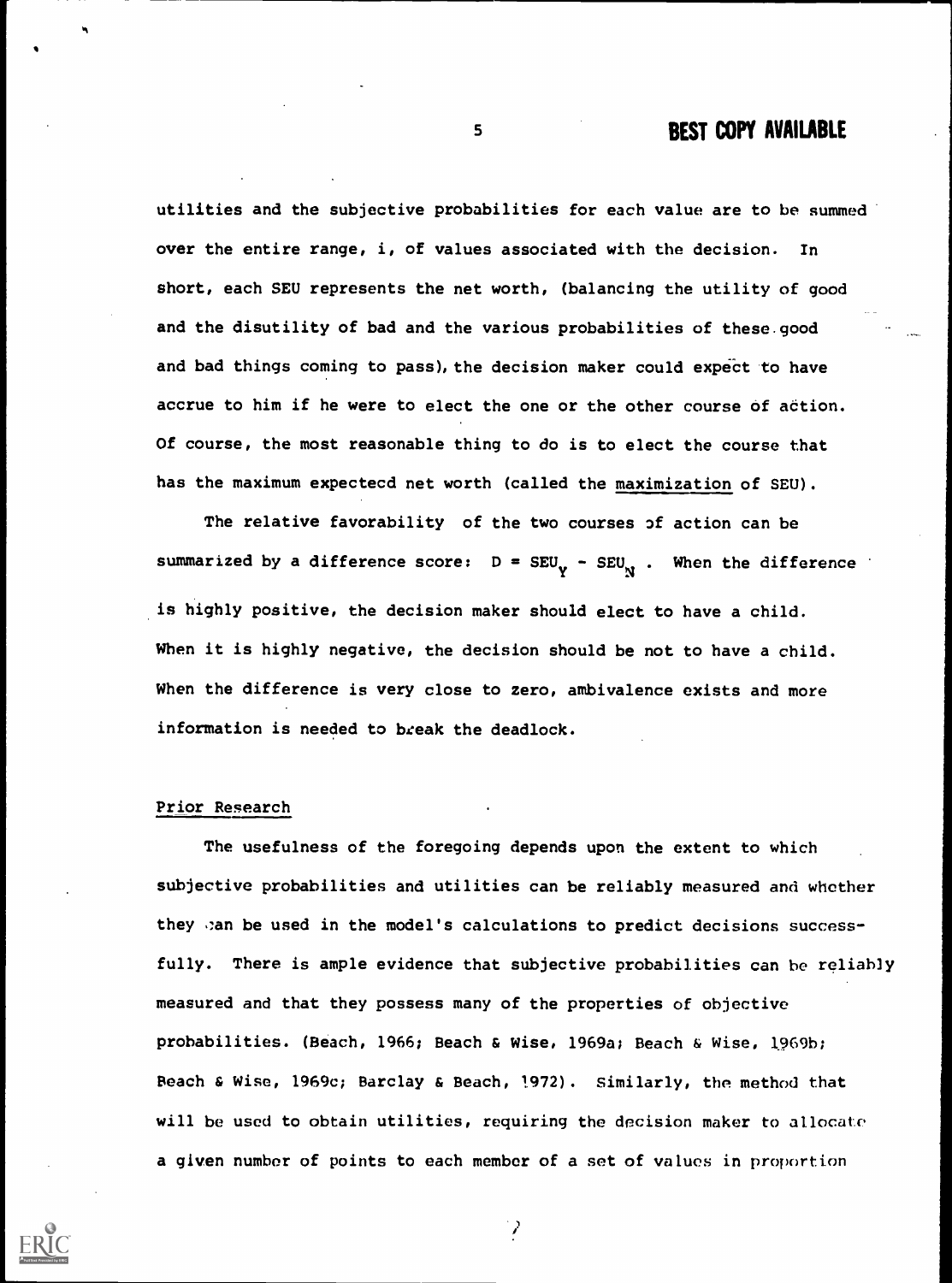to their importance to him or her, has been shown to yield reliable and useful measures of utility (Kennedy, 1971; Sayeki, 1972; Sayeki & Vesper, 1971; Vesper & Sayeki, 1971). Other investigations have usedsuch subjective probabilities and utilities to predict accurately occupational preferences of business students (Mitchell & Knutsen, 1971; Wanous, 1972), areas of specialization in graduate programs (Holstrom & Beach, in press), and a number of other behaviors (Mitchell & Biglan, 1971).

At the same time that the present study was being developed other investigators in the family planning area proposed similar methods for the study of contraceptive use (Fishbein, 1972; Fishbein & Jaccard, 1973) and of birth planning decisions (Hass, in press). Using models mathematically similar to the SEU model, furthermore, investigators have predicted attitudes toward birth control (Crawford, 1973; Insko, Blake, Cialdini, & Mulaik, 1970), contraceptive use (Jaccard & Davidson, 1972) and the intention to have a third child (Werner, Middlestadt-Carter, & Crawford, 1974).

#### Present Study

Based on the assumptions, model, and past research discussed above, the present study is the first phase of a program on birth planning aimed at both elucidation of values and prediction using the model. This first phase involved 1) development of a comprehensive, hierarchically organized set of values related to birth planning decisions and 2) comparison of the subjective expected utilities related to birth planning decisions across subjects differing in sex and parity. The study of the predictability of birth decisions will take from two to four years to complete,

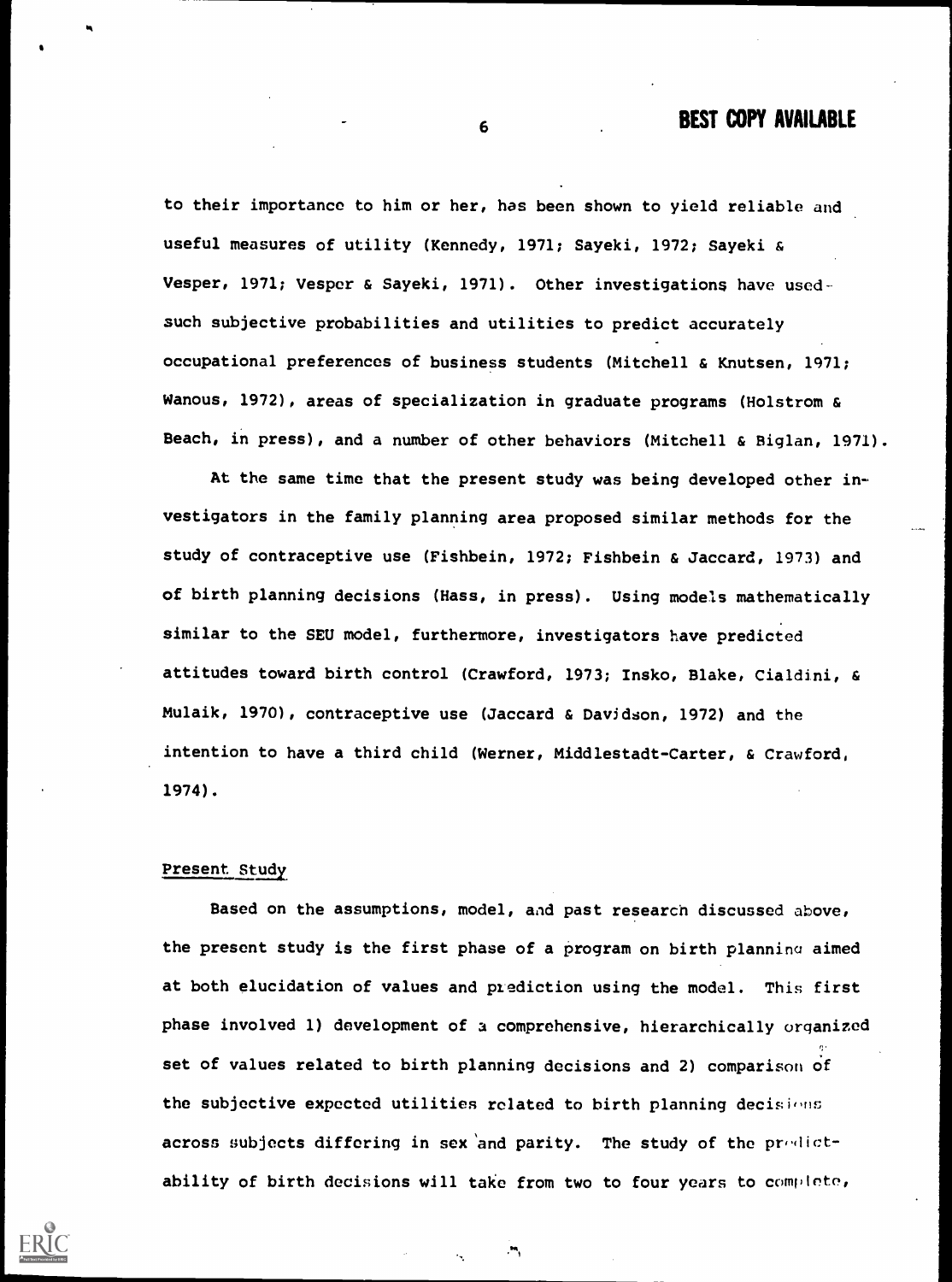and will be reported when complete.

Development of the Hierarchy of Birth Planning Values (Hierarchy)

Our first task was to compile a list of the values that people consider relevant to the birth planning decision. The goal was to evolve a hierarchically arranged list so that a decision maker could consider subparts separately, thus easing the information processing load mentioned in assumption 1, above. To do this we began by reviewing the literature (Bogue, 1966; Flapan, 1969; Inako, Blake, Cialdini, & Mulaik, 1970); Pohlman, 1969; Rainwater, 1965) to get suggestions from previous studies and then built on this foundation by interviewing couples and adding the values they mentioned to the list.

Unfortunately, the recent comprehensive reviews of values related to birth planning (Fawcett & Arnold, 1973; Hoffman & Hoffman, 1973; Kirchner Locasso, 1974) were not available to us at that time. From our review of the literature and from interviews with eight couples, however, a collection of neutrally stated values (i.e., worded so that a positive or negative valence would not be attached automatically to the value), were developed. A hierarchically organized outline of birth planning values evolved with appropriate categories, category lables, and exemplars of the values in each category defining its meaning (see Table 1).

Insert Table 1 about here

Because the usefulness and generality of the Hierarchy of Birth Planning Values depends upon the degree to which it makes sense to a variety of people, an additional 40 persons who had not participated in its construction were asked to assign the exemplar statements to the categories. The degree of agreement about where the exemplar value cards

 $\mathcal{T}$  and  $\mathcal{T}$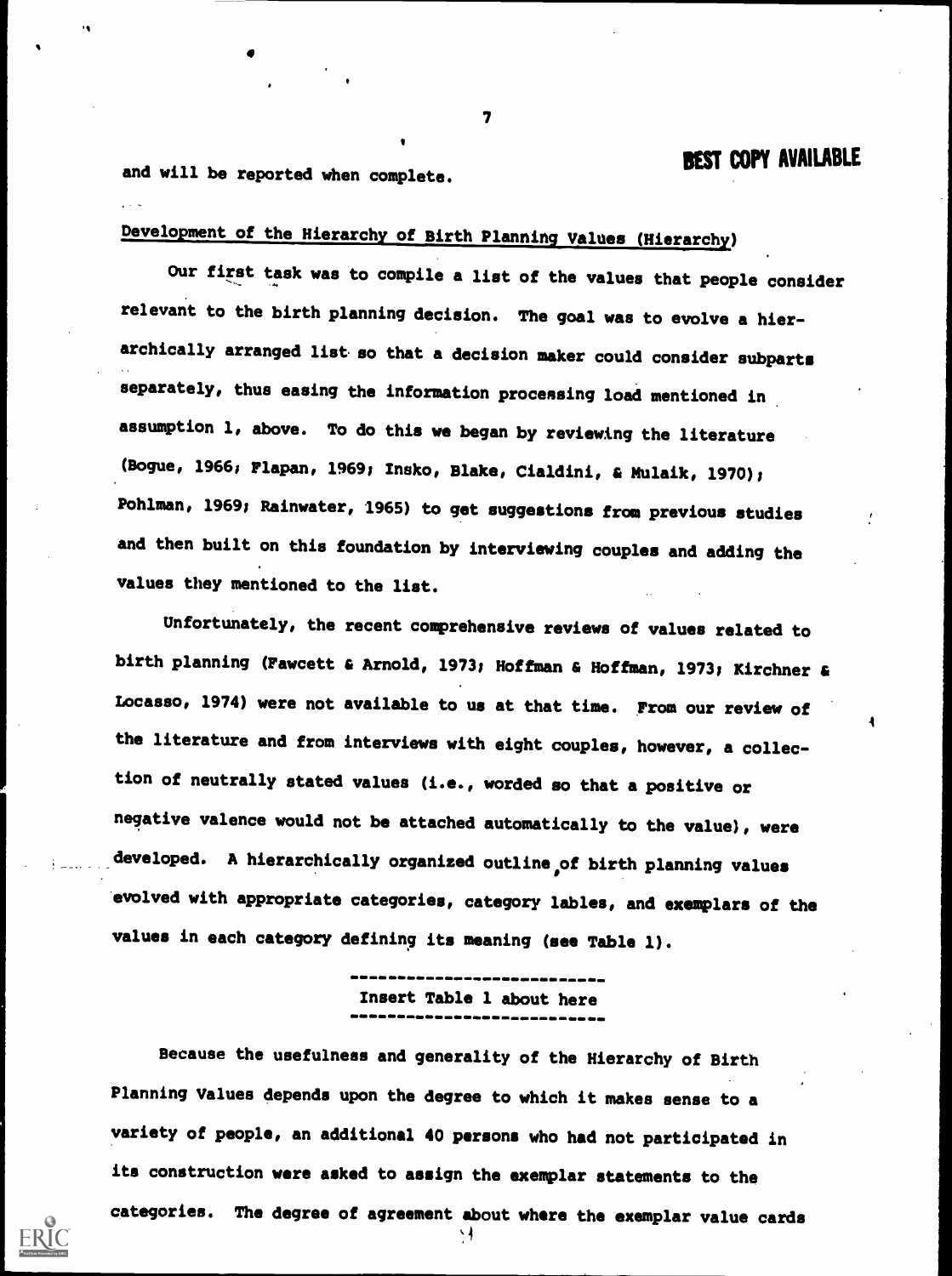belong in the Hierarchy was found to be significant. The result of this aspect of the investigation was a Hierarchy of Birth Planning Values (Hierarchy) that contained a fairly comprehensive list of values related to birth planning, that is hierarchically organized, and that has reasonably good interjudge reliability. (More precise details of the development of the Hierarchy of Birth Planning Values may be found in Beach, Townes, Campbell, & Keating, 1974).

8

## Comparison of the Subjective Expected Utilities Across Parity Groups

The second aspect of the study was to determine what values are related to the birth planning decision. Are these values similar for husbands and wives? Do they change as a function of family size?

Subjects. Subjects were 63 married couples including 23 with no children, 33 with one child, and 27 with two children, for a total of 126 individuals. Criteria for inclusion in the study were: present use of a contraceptive, no history of infertility or adoption, no history of a sterilization procedure, and residence in the Seattle area hopeful for at least two years. Each couple was paid \$2.50 for transportation and, where appropriate, an additional \$2.50 for babysitting costs. They were recruited from educational and religious institutions. Subjects were primarily highly educated and middle class (see Table 2). They were not randomly selected

Insert Table 2 about here

and are not representative of the general population.

Procedures. Subjects were given a 16 by 40 inch display of the Hierarchy of Birth Planning Values (Table 1) under conditions where the

 $1$ .  $)$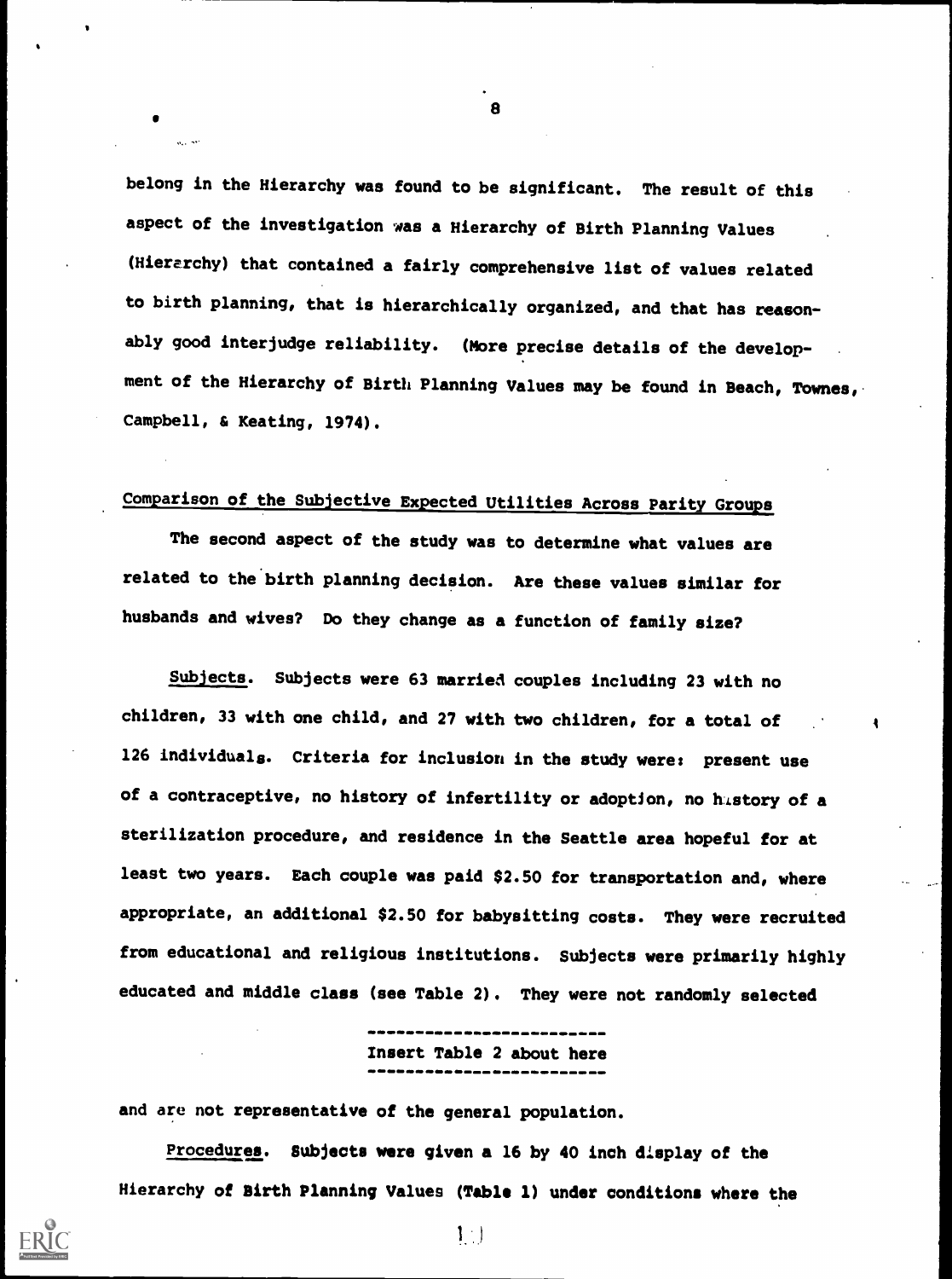husband and wife were in separate rooms. Subjects were asked to assign 1 plus or a minus to each of the twenty subsets of valugs to indicate whether that particular subset of values made them want to have a child (+) or not want to have a child  $(-)$ . Following this, subjects assigned importance ratings to each of the categories in the Hierarchy. For example, subjects were asked to consider Section IA on the Hierarchy and to "divide 100 points between categories 1, 2, 3, and 4 proportionally to their relative importance to you." Importance ratings continued from the lowest to the highest levels of the Hierarchy with the final rating being a division of 100 points among categories I, II, and III.

Probability estimates were obtained next by asking the subjects how certain they were that having  $a$  child in the next two years would have a particular effect upon the attainment of their values. For example, subjects were asked, "How certain are you that having a child in the next two years will have a positive (or negative) effect upon the attainment of your values concerning the physical aspects of having a baby?" Certainty statements were obtained for each of the 20 lowest level subsets of values on the Hierarchy. Response possibilities and their associated values were: absolutely certain (90), very certain (80), certain (70), somewhat certain (60) and uncertain (50). Where the valence was positive the subjective probability of attaining a particular subset of values by having a child  $(P_i)$  was the value associated with the degree of certainty,  $\qquad \qquad \qquad$ and the subjective probability of attaining a particular subset of values by not having a child  $(1-P_i)$  was its complement. Where the valence was negative the numbers were reversed.

9

 $\mathbf{1}$ 

 $\mathcal{I}_{\mathcal{A}}$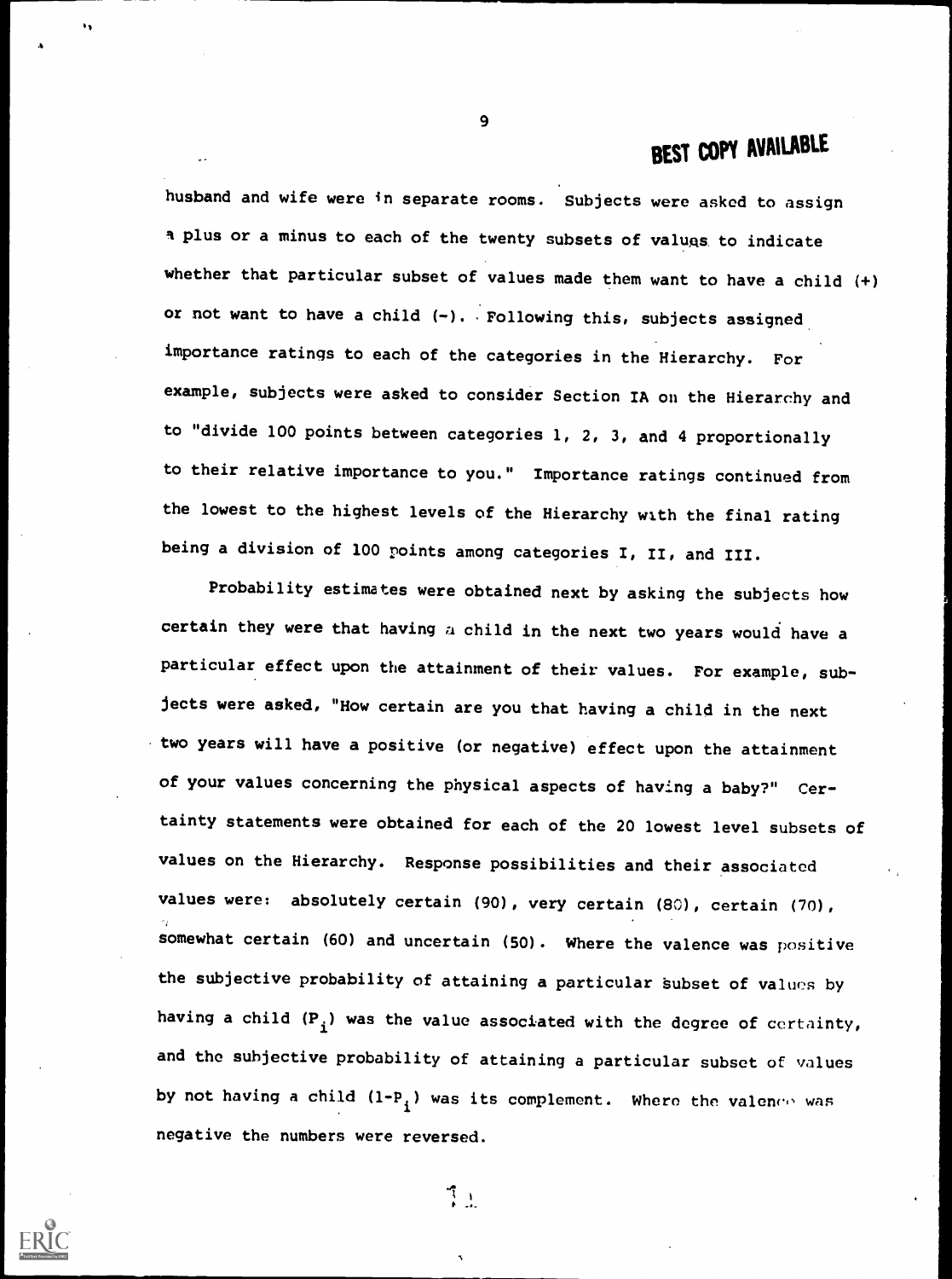Expected utility, therefore, was operationally defined as the ratings of importance and probability as the ratings of the degree of certainty that the values would be brought about by having (or not having) a (another) child in the next two years. Subjective expected utility was operationally defined for the decision to have  $(SEU_v)$  and the decision not to have (SEU<sub>N</sub>) as the summed product of the utilities and probabilities associated with each decision alternative. A difference score (D =  $\texttt{SEU}_\mathbf{Y}$  -  $\texttt{SEU}_\mathbf{N}$ ) was computed for each of the 20 lowest level subsets of values on the Hierarchy. These difference scores were then summed in several ways to yield the following dependent variables for each subject:

- (1) One variable subjective Summation of subjective expected expected utility differences utility differences across all categories of the Hierarchy (2) Three variable subjective Summation of subjective expected expected utility differences utility differences up to the highest levels of the Hierarchy: I, II, and III (3) Eight variable subjective Summation of subjective expected expected utility differences utility differences up to the next
- (4) Twenty variable subjective Subjective expected utility differences expected utility differences within each of the lowest levels of the Hierarchy: TA1, IA2, TA3, TA4, IB1,....IIIA1, ITIA2, IIIB, ITIB.

to highest levels of the Hierarchy: IA, IB, IC, IIA, IIR, IIIB, ITIC

Group differences were evaluated by means of univariate and multivariate analysis of variance procedures. Two-tailed tests of significance were used throughout.

1 )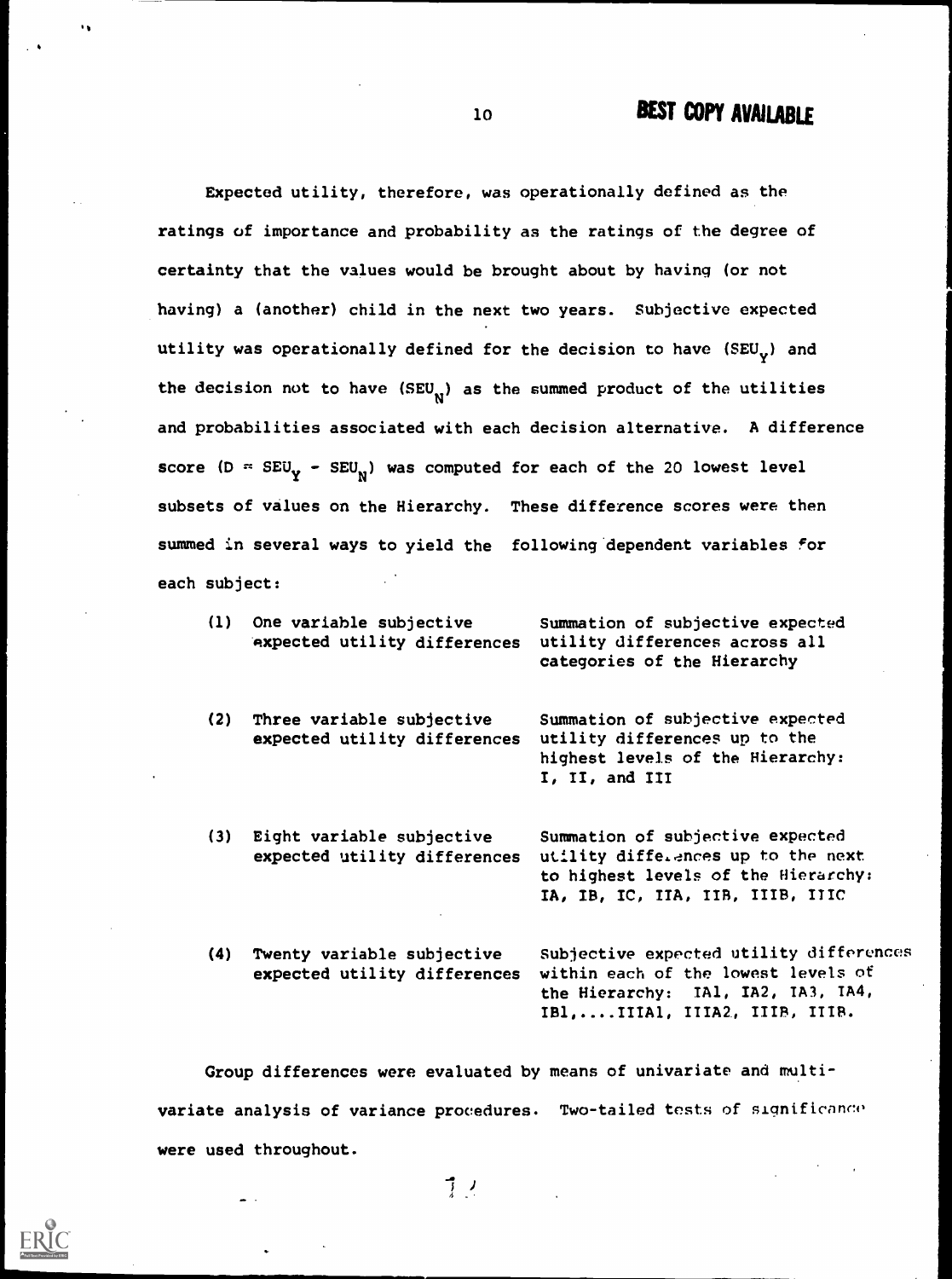Results and Discussion. Within parity, aoross sex comparisons of subjective expected utility difference scores were evaluated by means of the Hoteling One Group T-Squa:e (Afifi & Azen, 1972). F values were computed separately for the three, eight and twenty variable subjective expected utility differences at each of the three parities. Husbands' and wives' one variable subjective expected utility difference scores were compared within parity groups by means of the t test. Not one of the twelve comparisons reached statistical significance. Husbands did not differ from their wives in their attitudes associated with birth planning decisions. Husbands and wives within this sample were remarkably homogenous with respect to subjective expected utilities associated with birth planning decisions in all of the three parity groups.

The next question asked was, do subjective expected utility values associated with fertility decisions remain stable across family size or do they change as parity changes? Differences in group mean scores on the three, eight and twenty variable subjective expected utility difference scores were compared across parities by means of discriminant function analyses; the one variable subjective expected utility difference scores were compared by analysis of variance for the three group comparisons and t test for the two group comparisons.

4

The attitudes of married males (Table 3) toward fertility decisions

Insert Table 3 about here

appear to be more homogeneous across parity groups than those of married females (Table 4). Where differences exist for males, these differences

Insert Table 4 about here

were primarily in the lowest level of the Hierarchy of Birth Planning Values. Husbands with no children differed from husbands with two children

11

 $\ddot{\phantom{1}}$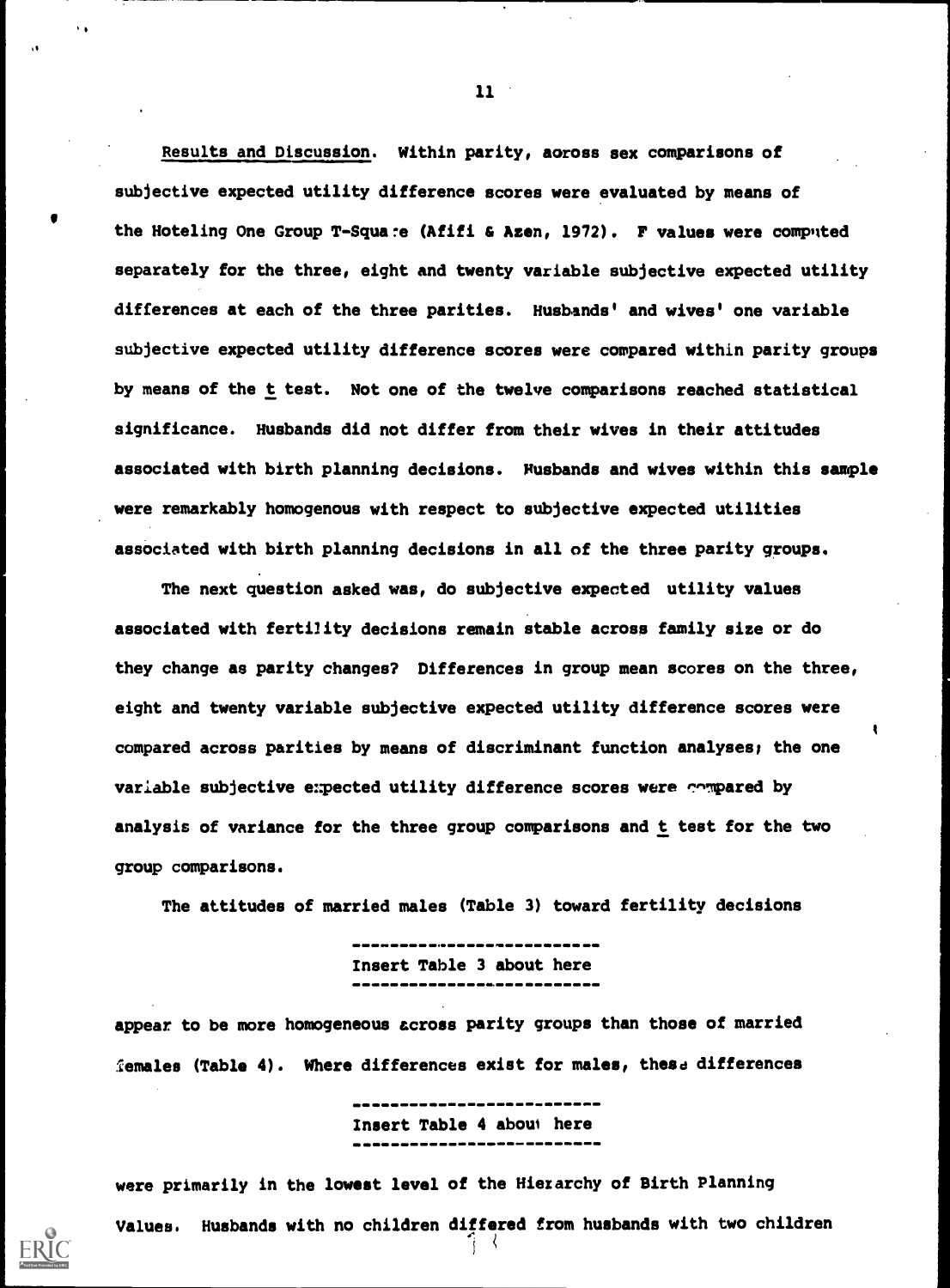on the twenty variable subjective expected utility difference scores  $(X^2 = 34.335, d.f. = 20, p < .05)$ . For men, having two children leads to changes across a large number of small discrete factors relevant to fertility decisions..

4

 $\boldsymbol{Q}$ 

Among married females the importance of values and the associated degree to which such values are perceived as being attained by having a (another) child changes significantly as a function of parity. All comparisons across the three parity groups were significant as well as all comparisons between women with no children and women with one child. Achieving motherhood changes attitudes toward future fertility decisions. The lack of significant differences between females with one and two children on the eight (X<sup>2</sup> = 12.735, d.f. = 8, p = n.s.) and twenty (X<sup>2</sup> = 28.031, d.f. = 20,  $p = n.s.$ ) variable subjective expected utility difference scores suggest that the small discrete attitudes toward fertility decisions become set once motherhood has been attained.

The direction of change in overall attitudes toward family planning decisions is shown in Figure 1 where group mean scores on the one variable ł

Insert Figure 1 about here

subjective expected utility differences are plotted. Remember that positive scores indicate maximizing subjective expected utility by having a (another) child, negative scores indicate maximizing the attainment of values by not having a (another) child, while values near zero represent ambivalence. In our sample, becoming a father or mother is viewed as mildly positive. Once parenthood has been attained, attitudes toward having a second child are very positive. A significant drop in the subjective expected utility for having a third child, however, is present for both fathers  $(t = 1.96, t)$ 

12

 $7.1$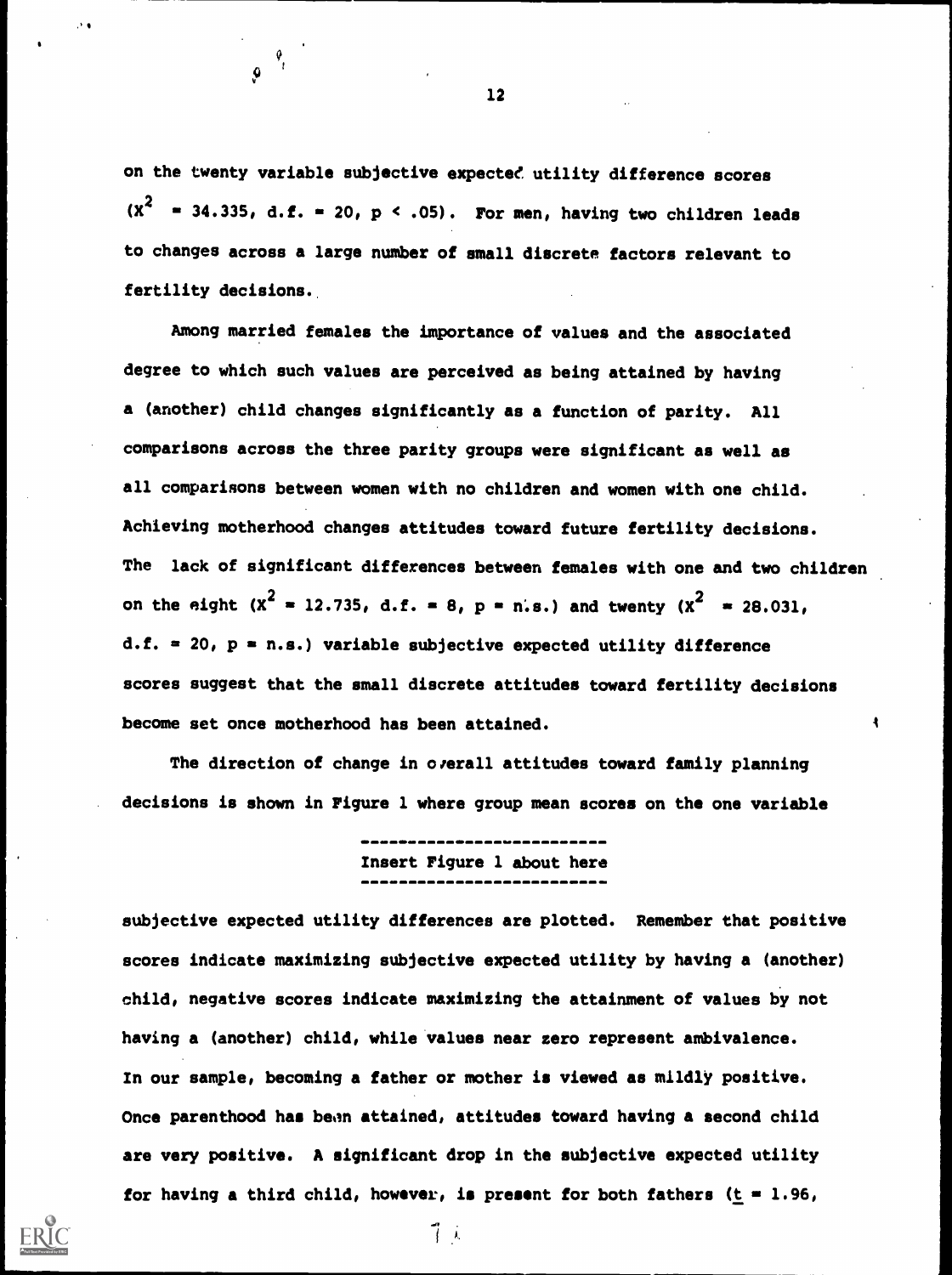d.f. = 58, p = .05) and mothers (t = 2.90, d.f. = 58, p < .01). Having a third child is viewed very negatively in both instances. Although married women are reported to want somewhere between 2.5 and 3.4 children (Chilman, 1973), fathers and mothers in this sample rate the birth of a third child as interfering with the attainment of their values.

The final question is, how do the subjective expected utilities associated with birth planning decisions change as a function of family size? What attitudes change as husbands and wives consider increasing their family size from zero to two to three children. Group mean scores on the three, eight and twenty variable subjective expected utility differences are plotted in Figure 2 for males and in Figure 3 for females.

# Insert Figures 2 and 3 about here

For husbands without children the most important childbearing considerations are those related to the experience of parenthood. Parenting is the single most important motivation, not the impact of the child upon the self, spouse, marriage, significant others or society. The positive aspects of becoming a father are the father's role in educating and training the child and in the opportunity to establish a close relationship with another human being. Caring for and/or being depended upon by a child and from the sharing of mutual interests. A second motivation for childbearing among prospective fathers is to sustain and improve relationships with relatives. The first child is seen as bringing the couple into closer relationship with brothers, sisters, and prospective grandparents. The most compelling reason not to become a father is interference in achieving educational and vocational goals. Husbands feel that having a first child might prevent himself and/or his wife from attaining educational and career goals.

 $\mathbb{I}$ .

13

 $\mathbf{I}_1$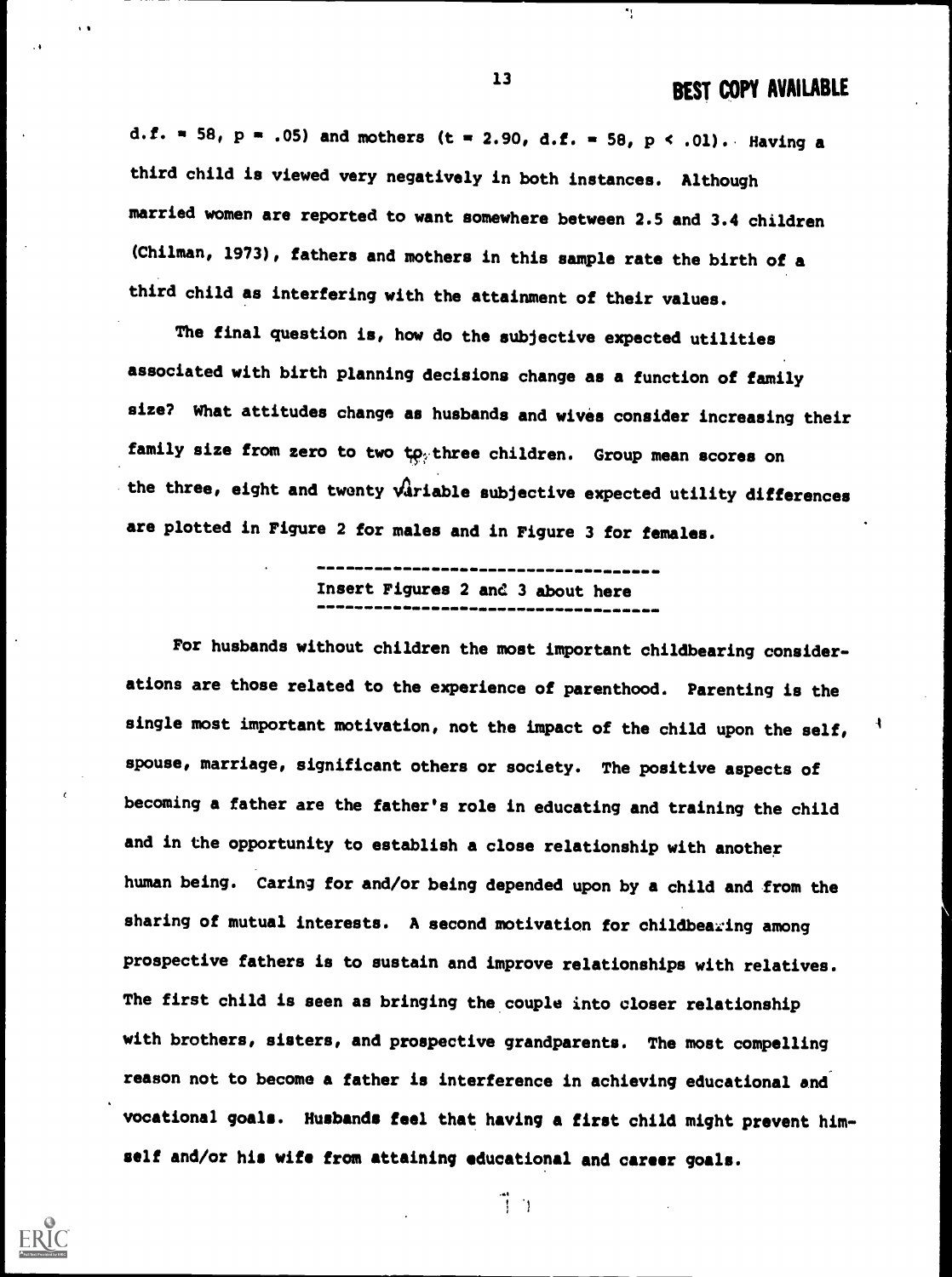Once having become a father, motivations for parenthood remain high. When fathers consider having a second child, the same components again are viewed positively, namely the opportunity to assist the child in developing competence and to benefit from the relationship with the child. At this stage of family development, though, a second, and more important childbearing consideration is the prospective child's effect upon the existing child. Establishing positive relationships among siblings appears to be fathers' most powerful motivation for having a second child. The affiliative value of the second child, therefore, extends beyong the father-child relationship to the relationship between children. Fathers, recognize, however, the negative impact of a second child upon the attainment of societal values such as the conservation of resources, environmental pollution, and increasing population.'

Fathers are, in general, ambivalent or negative about having a third child. Where fathering was once an important value, such needs appear to have been met with two children. The most compelling reasons for having a third child are the attainment of desired values related to family size and sexes of children accompanied by concern for sibling relationships. This is outweighed, however, by the perception of the third child as having a very negative influence upon the material well-being of the family. The anticipated financial costs of raising a third child is the most inhibiting factor in fathers' childbearing considerations.

Among wives without children the single most important motivation for childbearing is the attainment of values related to significant others. Becoming a mother establishes, maintains and/or enhances affiliation with

1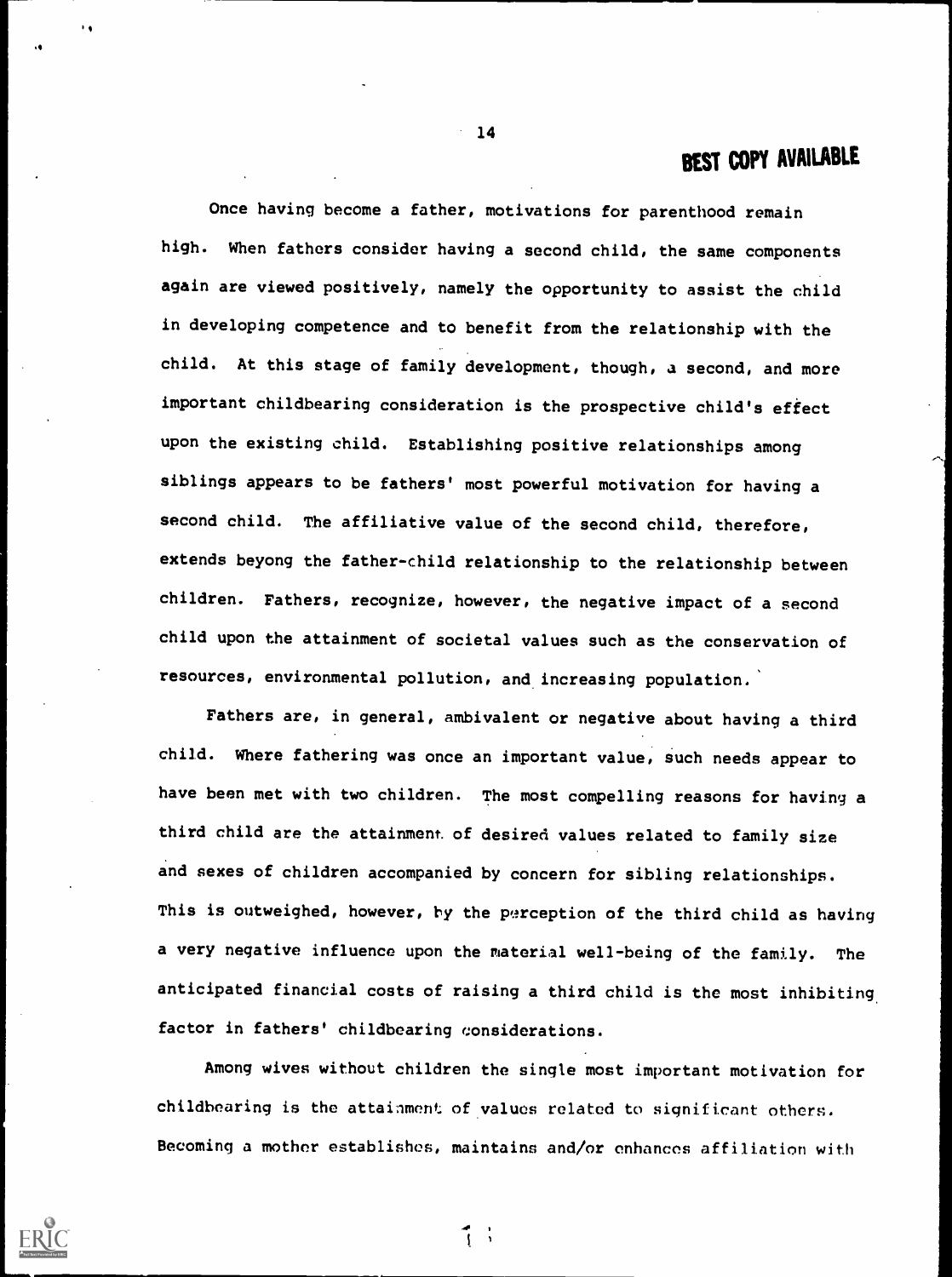parents and other family members. Contrary to our expectations, parenting needs among women without children were secondary to establishing close relationships with relatives. Women without children were ambivalent about the impact of the child upon the attainment of values related to themselves, their spouse, the marriage and society. The prospect of having a child, furthermore, was perceived as interfering with their ability to achieve educational and career goals. Women in this group seek to maintain roles other than mothering and view childbearing as inhibiting their ability to achieve roles outside of the home.

15

Once women have had one child, however, the motivations for further childbearing are very high in terms of realizing values related to self and spouse and to children. Affiliative needs with significant others become much less important and are replaced by desires for mothering per se. Mothers with one child are very positive about caring for another baby, the opportunity to assist in the development and training.of a second child, and the companionship with another human being. The single most important motivation for having a second child, however, is to provide a playmate, friend, etc. for the first child. Thus the affiliative needs of the only child provide a strong motivation for further childbearing. Again, interference with the attainment of educational and vocational goals is the primary inhibiting factor upon mothers' consideration of having a second child.

The importance of mothering remains very high among women considering the possibility of having a third child. Apparently, the experience of mothering two children does not diminish the importance of parenthood. Rather the value placed upon having an educative role with subsequent

1 ?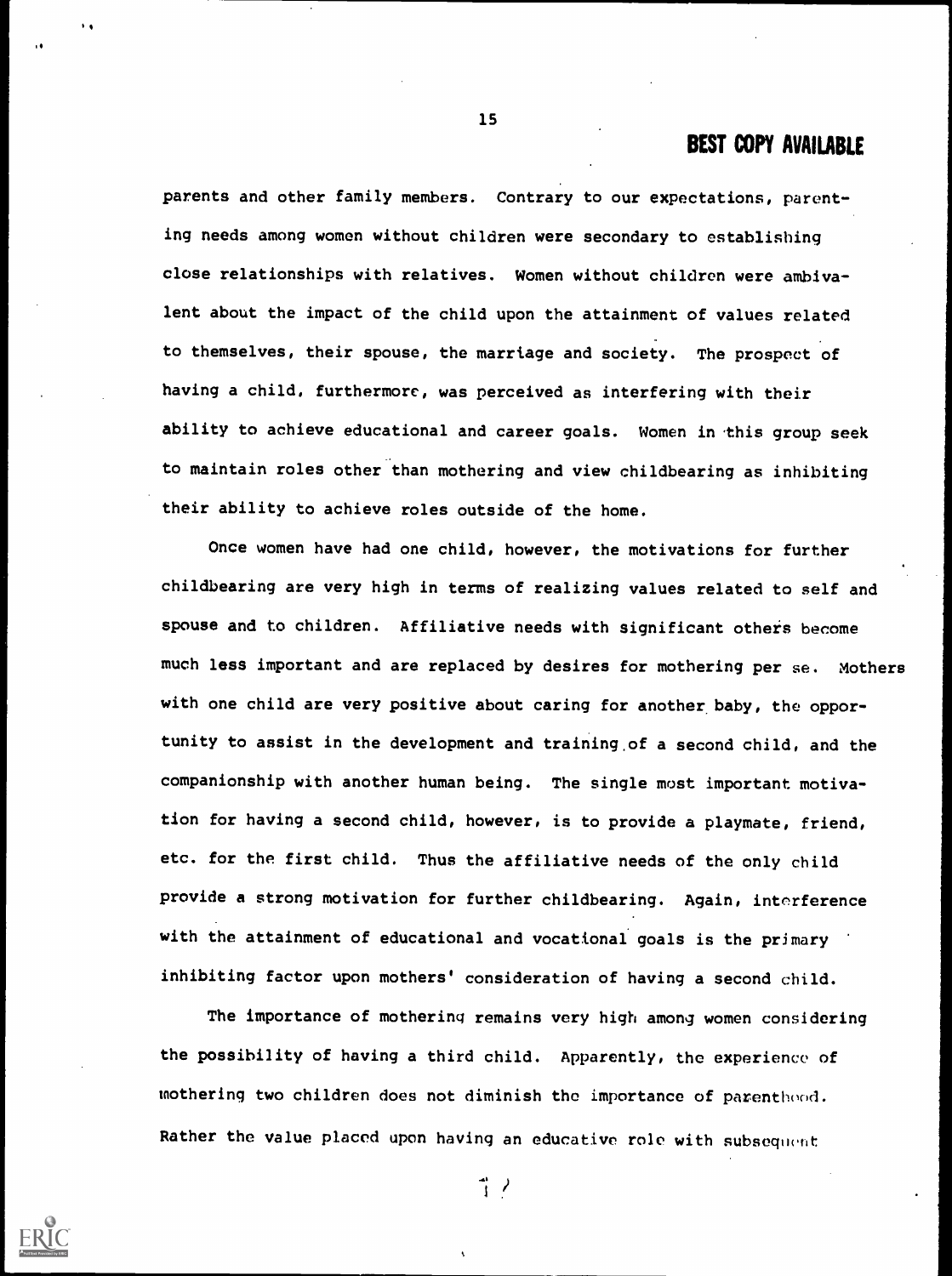## **EST COPY MINIABLE**

children and the opportunity to establish yet another close relationship with a natural child is enhanced. The experience of mothering increases the value of parenting. Again, the single most important factor for having a third child is the influence of the prospective child upon existing children. The third child is seen as having a positive effect upon sibling relationships. In the case of women considering the possibility of a third child, however, economic considerations join educational and career factors as major deterrents to further childbearing.

### Summary and Conclusions

This investigation was the first phase of a program aimed at exploring birth-relevant values and the application of subjective expected utility theory to the study of birth planning decisions. A comprehensive range' of birth planning values for well-educated young adults was obtained and organized into the Hierarchy of Birth Planning Values. This instrument was then administered to 63 couples of different parities. Group differences in subjective expected utilities related to birth planning decisions were compared.

Husbands and wives were remarkably similar in their values associated with birth planning decisions although in both groups values pertaining to fertility decisions changed as a function of family size. Couples without children were ambivalent about the prospect of having a child. Parents with one child were very positive about having a second child. Those with two children were negative about the prospect of having a third child.

In considering the possibility of having a first child, husbands'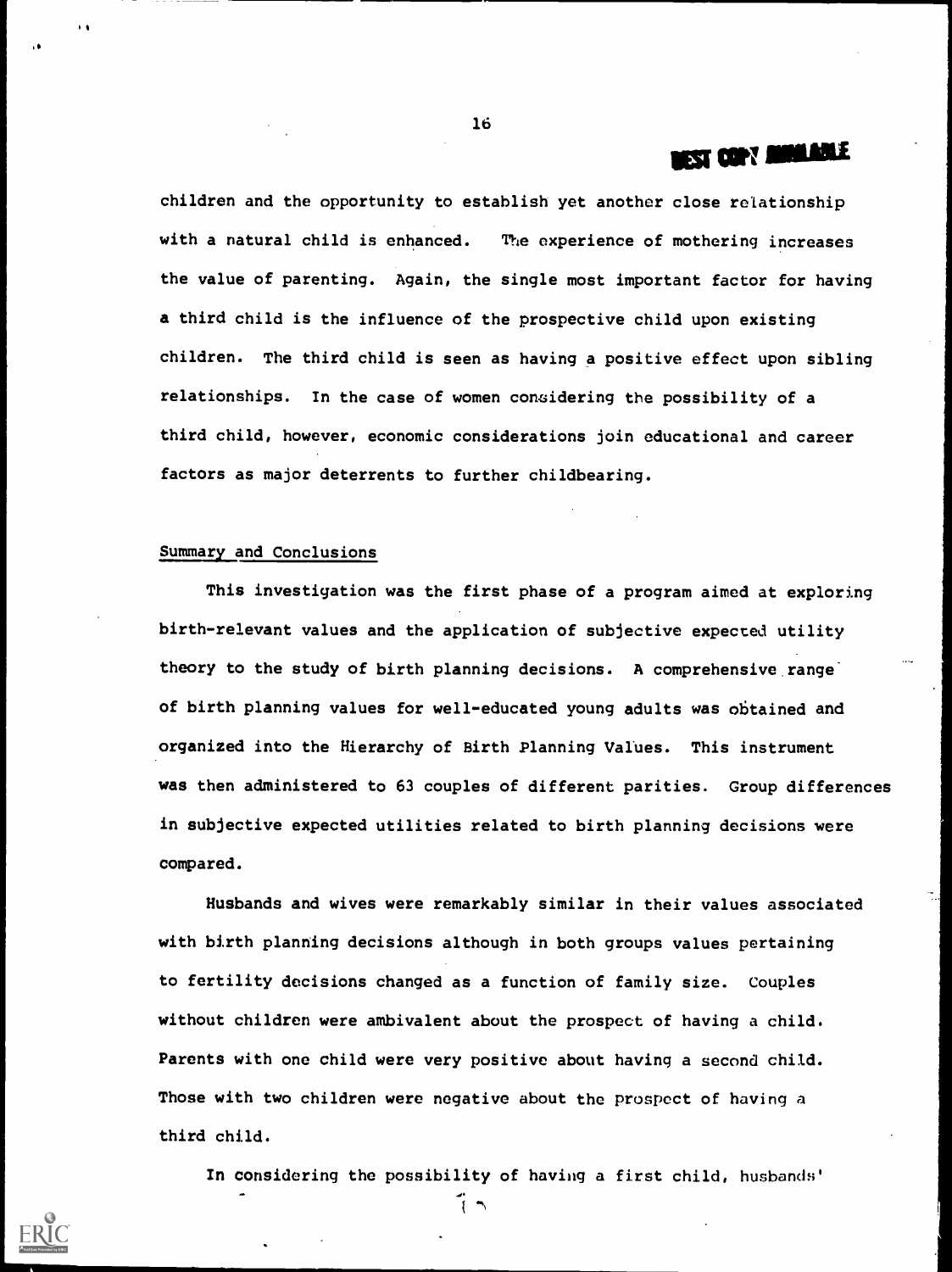positive considerations centered around the opportunity for experiencing parenthood while wives saw the birth of the first child as an opportunity to enhance relationships with relatives. Perhaps one strong factor for becoming a mother is to have a baby for another family member, presumably the grandparents. After experiencing motherhood, however, motivations for parenting among women are very bigi. and remain high even while considering the possibility of a third child. In contrast, fathers' motivation for parenthood is significantly diminished after having two children. The primary motivation for having a second child among both mothers and fathers is to provide companionship for the existing child. There appears to be a strong cultural bias against having an only child. At all stages of family size the impact of the child upon society is viewed at best as ambivalent and generally as negative. In addition to values related to society, the attainment of educational and vocational goals plus economic concerns were the major deterrents to further childbearing.

17

 $\cdot$ 

The sample currently is being extended to measure the importance and associated probabilities of values related to birth planning decisions among couples with three and four existing children. We will then be able to compare subjective  $\omega$ xpected utilities across the major parity groups and det ermine the primary factors impinging upon fertility decisions. During the second and third years of the study the accuracy of the behavioral decision model in predicting birth outcomes will be evaluated. The hope is to determine the range of ambivalence below which couples seek to maximize their values by not having children and ahove which couples seek to maximize their values by having children. Couples in the ambivalent range might

 $1 - 1$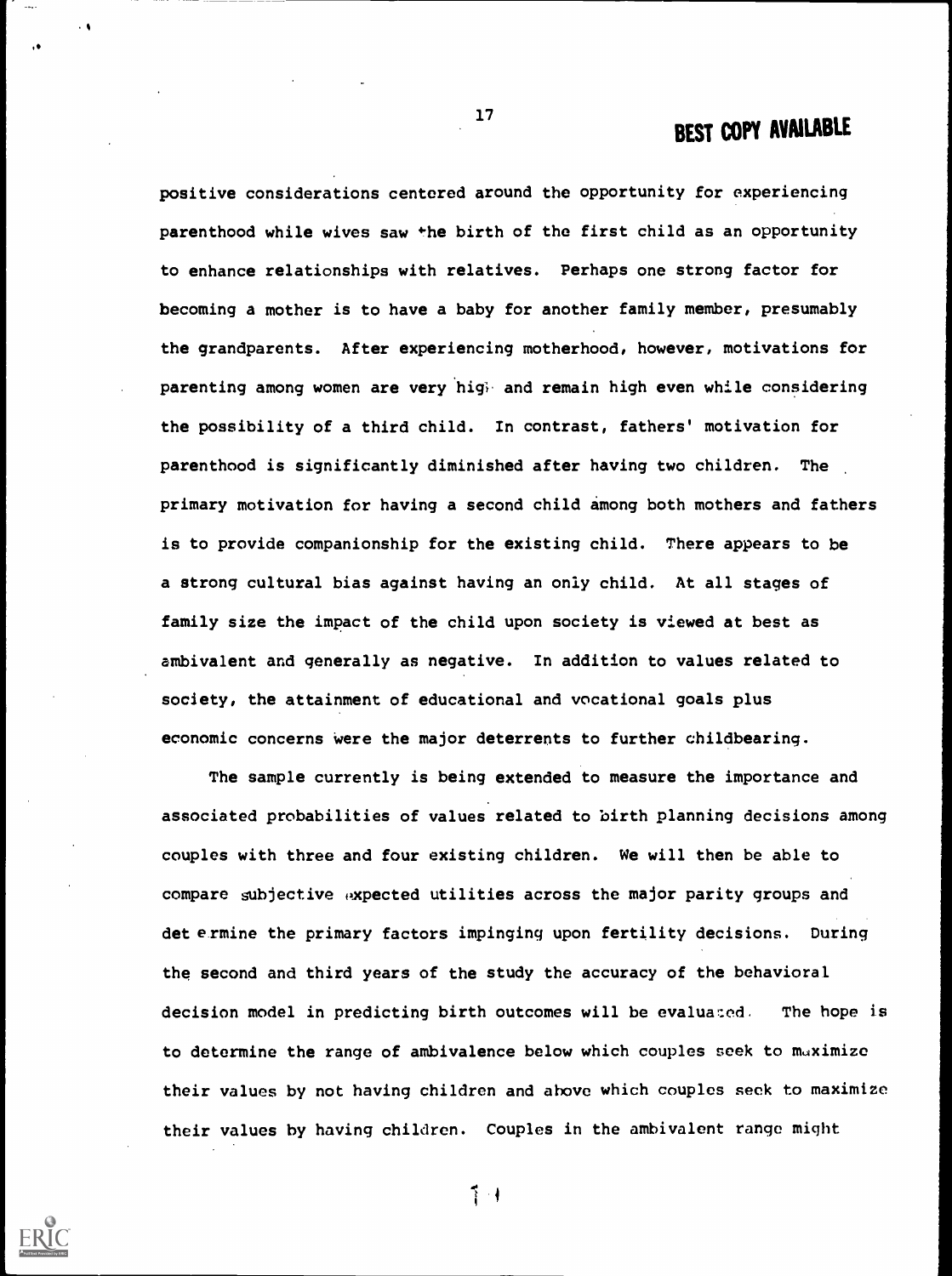then be aided, through counseling, to crystalize their values so as to have that number of children that will bring about maximum benefit to themselves. We will thus be able to help people make an orderly examination of the variables involved in the birth planning decision and will  $\mathcal{L}_{\mathcal{F}}$ have learned more about the variables people consider relevant to birth planning.

 $\binom{1}{2}$  )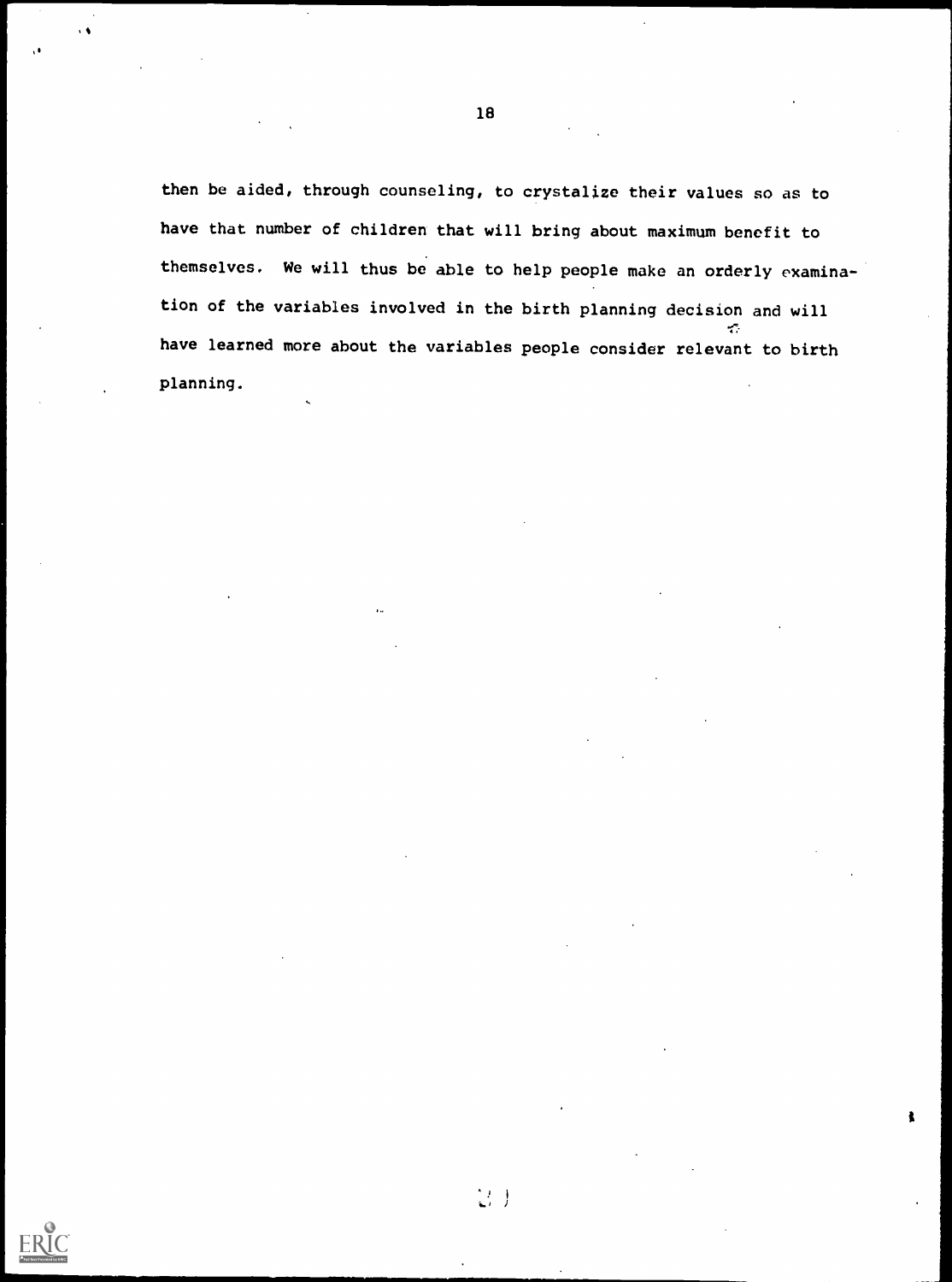#### REFERENCES

Afifi, A. A., & Azen, S. P. Statistical analysis. A computer oriented approach. New York: Academic Press, 1972. Pp. 232-233.

Barclay, S., & Beach,' L. R. Combinatorial properties of personal probabilities. Organizational Behavior and Human Performance, 1972, 8, 176-183.

- Barclay, S.; Beach, L. R., & Braithwaite, W. P. Normative models in the study of cognition. Organizational Behavior and Human Performance, 1971, 6, 389 -413.
- Beach, L. R. Accuracy and consistency in the revision of subjective probabilities. IEEE Transactions on Human Factors in Electronics, 1966, HFE-7, 29-37.
- Beach, L. R., Townes, B. D., Campbell, F. L., & Keating, G. W. Developing and testing a decision aid for birth planning decisions. Unpublished manuscript, University of Washington, Seattle, Washington, 1974.

Beach, L. R., & Wise, J. A. Subjective probability and decision strategy. Journal of Experiemental Psychology, 1969, 79, 133-138. (a) Beach, L. R., & Wise, J. A. Subjective probability estimates and confidence ratings. Journal of Experimental Psychology, 1969, 79, 438-444. (b) Beach, L. R., & Wise, J. A. Subjective probability revisions and subsequent decisions. Journal of Experimental Psychology, 1969, 81, 561-565. (c)

 $\frac{m}{\omega}$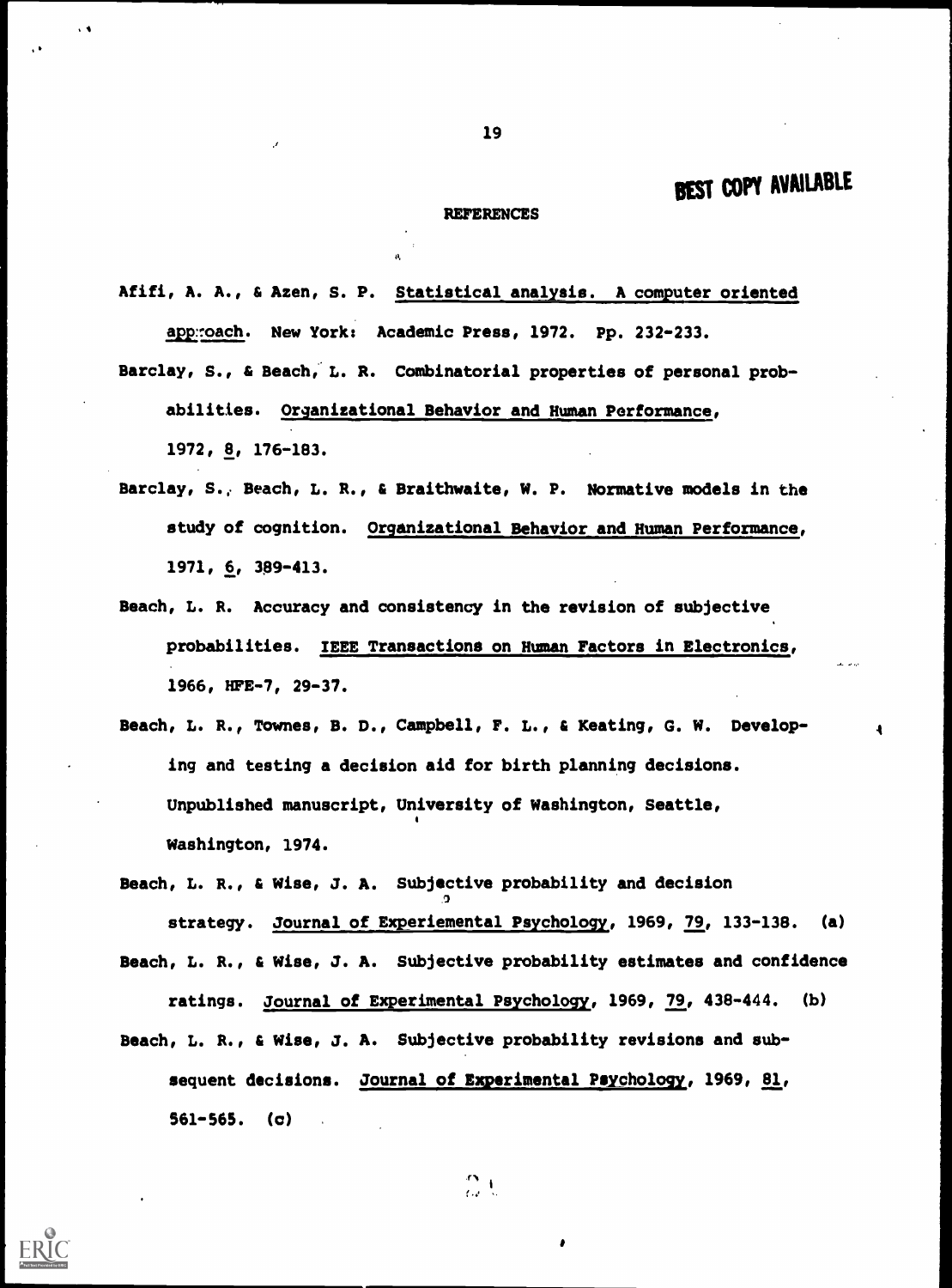Bogue, D. J. Family planning research: An outline of the field. In

- B. Berelson et al. (Eds.), Family planning and population programs: A review of world developments. Chicago: University of Chicago Press, 1966. Pp. 721-735.
- Bumpass, L. L., & Westoff, C. F. The later years of childbearing. Princeton, New Jersey: Princeton University Press, 1970.
- Chilman, C. S. Some psychological aspects of fertility, family planning, and population policy in the United States. In J. T. Fawcett (Ed.), Psychological aspects of population. New York: Basic Books, 1973. Pp. 163-182.
- Crawford, T, J. Beliefs about birth control: A consistency theory analysis. Representative Research in Social Psychology, 1973, 4, 53-65.
- Edwards, W. Behavioral decision theory. Annual Review of Psychology, 1961, 12, 473-498.
- Edwards, W., Lindman, H., & Phillips, L. D. Emerging technologies for making decisions. In F. Barron et al. (Eds.), New directions in psychology. II. New York: Holt, Rinehart & Winston, 1965.
- Fawcett, J. T. Psychology and population: Behavioral research issues in

fertility and family planning. New York: The Population Council, 1970. Fawcett, J. T., & Arnold, F. S. The value of children: Theory and

- method. Representative Research in Social Psychology, 1973, 4, 23-35.
- Fishbein, M. Toward an understanding of family planning behaviors.

 $\mathbb{C}^{\mathcal{A}}$ 

Journal of Applied Social Psychology, 1972, 2, 214-227.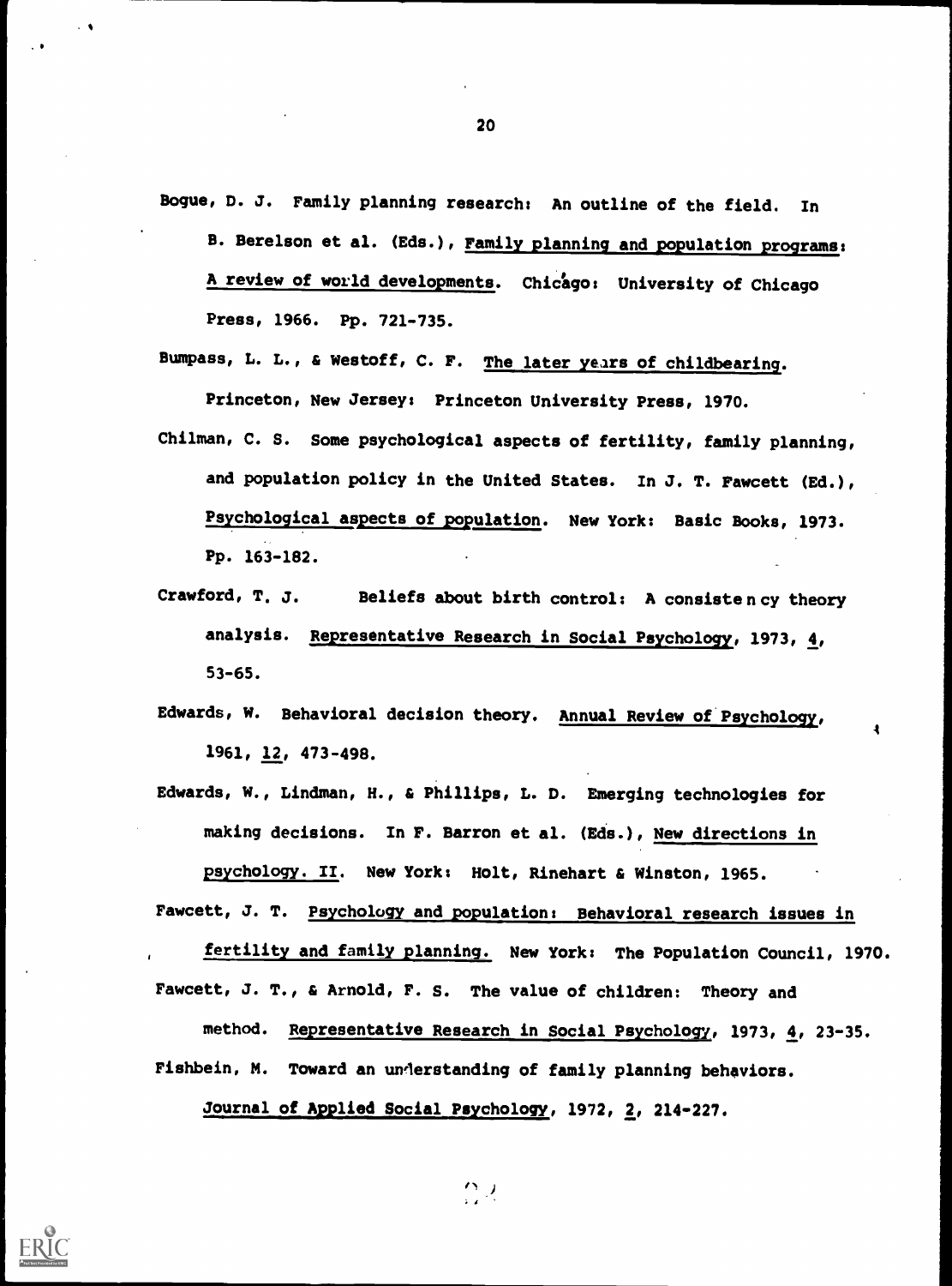- Fishbein, M., & Jaccard, J. Theoretical and methodological considerations in the prediction of family planning intentions and behavior. Representative Research in Social Psychology, 1973, 4, 37-51.
- Flapan, M. A paradigm for the analysis of childbearing motivations of married women prior to birth of the first child. American Journal of Orthopsychiatry, 1969, 39, 402-417.
- Freedman, R., Coombs, L. C., & Bumpass, L. L. Stability and change in expectations about family size. Demography, 1965, 2, 250-275.
- Hass, Paula H. Wanted and unwanted pregnancies: A decision-making model. The Journal of Social Issues on Psychological Assumptions in Population Policies, in press.
- Hoffman, L. W., & Hoffman, M. L. The value of children to parents. In J. Fawcett (Ed.), Psychological perspectives on population. New York: Basic Books, 1973.
- Holmstrom, V. L., & Beach, L. R. Subjective expected utility and career preferences. Organizational Behavior and Human Performance, 1973, 10, 201-207. Insko, C. A., Blake, R. R., Cialdini, R. B., & Mulaik, S. A. Attitude
- toward birth control and cognitive consistency: T heoretical and practical implications of survey data. Journal of Personality and Social Psychology, 1970, 16, 228-237.
- Jaccard, J., & Davidson, A. R. Toward an understanding of family planning behaviors: An initial investigation. Journal of Applied Social Psychology, 1972, 2, 228-235.
- Kennedy, H. A. Judged importance of the dimensions of a loan. Department of Psychology Report 71-1-13, University of Washington, Seattle, 1971.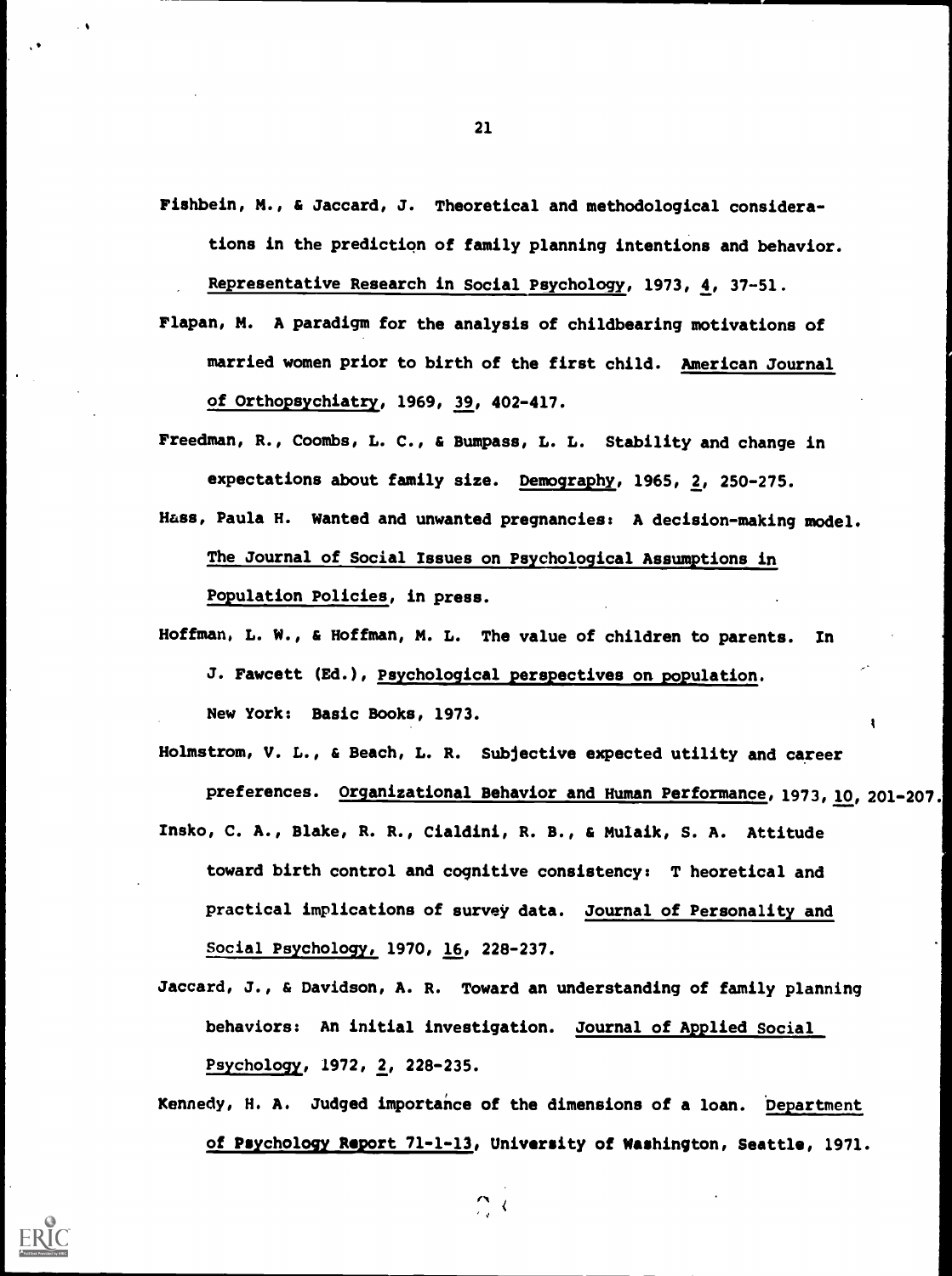- Kirchner, E. P., & Locasso, R. M. Motivations to have children: Factors and correlates. Paper presented at annual meeting of the Eastern Psychological Association, Philadelphia, April, 1974.
- Kiser, C. V., & Whelpton, P. K. Resume of the Indianapolis study of social and psychological factors affecting fertility. Population Studies, 1953, 7, 95-110.

Lee, W. Decision theory and human behavior. New York: John Wiley, 1971. Mitchell, T. R., & Biglan, A. Instrumentality theories: Current uses

in psychology. Psychological Bulletin, 1971, 76, 432-454.

Mitchell, T. R., & Knutsen, B. W. Instrumentality theory predictions of students' attitudes towards business and their choice of business as an occupation. Academy of Management, 1973, 16, 41-52.

Pohlman, E. The psychology of birth planning. Cambridge: Schenkman, 1969. Rainwater, L. Family design. Chicago: Aldine Publishing Co., 1965. Ryder, N. B., & Westoff, C. F. Reproduction in the United States 1965.

 $\bullet$ 

Princeton, New Jersey: Princeton University Press, 1971. Sayeki, Y. Allocation of importance: An axiom system. Journal of

Mathematical Psychology, 1972, 9, 55-65.

- Sayeki, Y., & Vesper, K. H. Allocation of importance and goal-dependent utility. Department of Psychology Report 71-1-15, University of Washington, Seattle, 1971.
- Vesper, K. H., & Sayeki, Y. A quantitative approach for decision analysis. Department of Psychology Report 71-1-14, University of Washington, Seattle, 1971.

 $\frac{1}{2}$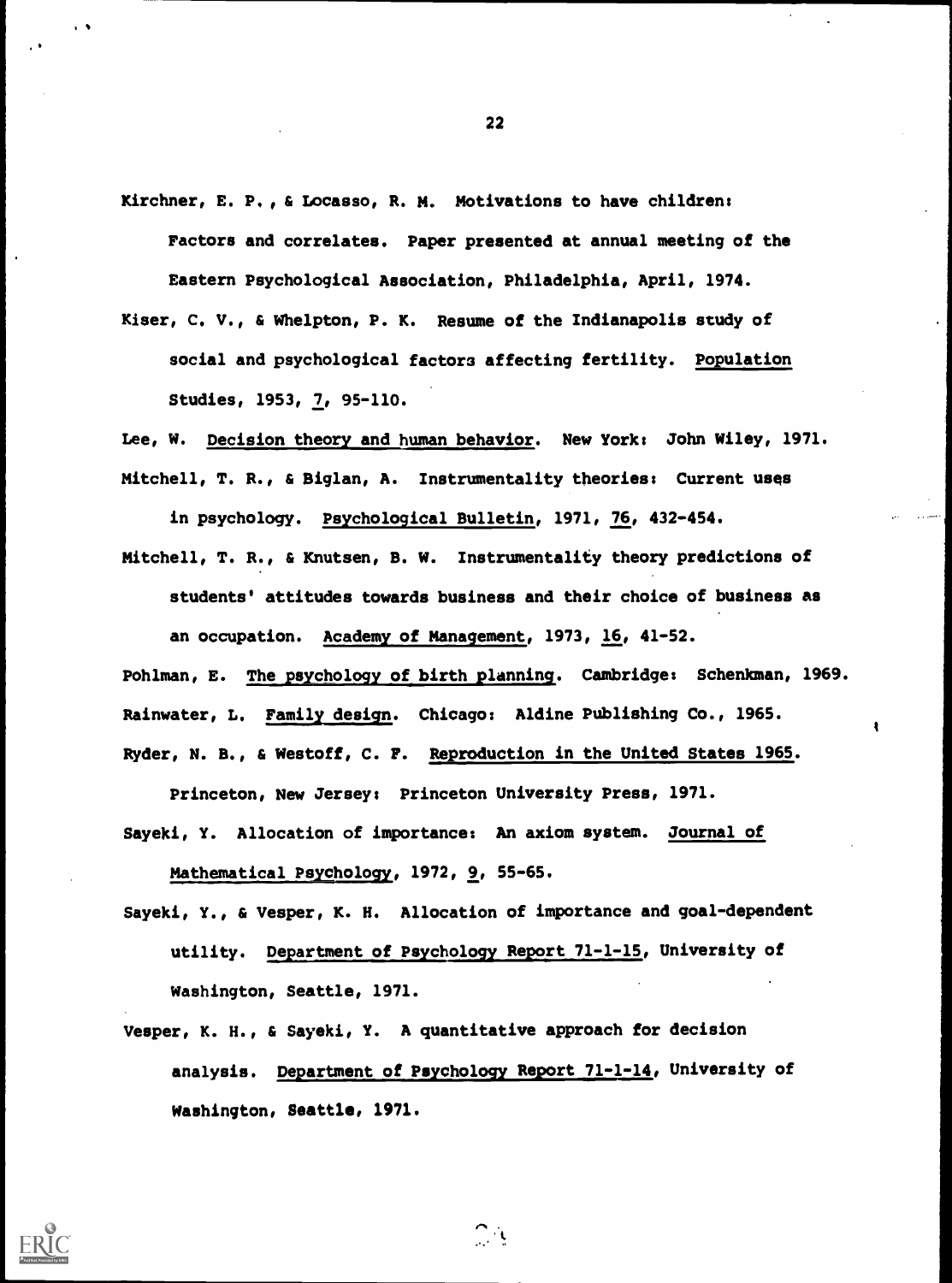- Wanous, J. Occupational preferences: Perceptions of value and instrumentality, and objective data. Journal of Applied Psychology, 1972, 56, 152-155.
- Werner, P., Middlestadt-Carter, S.E., & Crawford, T. J. Having a third child: Predicting behavioral intentions. Paper presented at the Fifty-Fourth Annual Western Psychological Association Meeting, San Francisco, April 1974.

Westoff, C. F. The modernization of U.S. contraceptive practice.

 $\sum_{i=1}^{n}$ 

Family Planning Perspectives, 1972, 4, 9-13.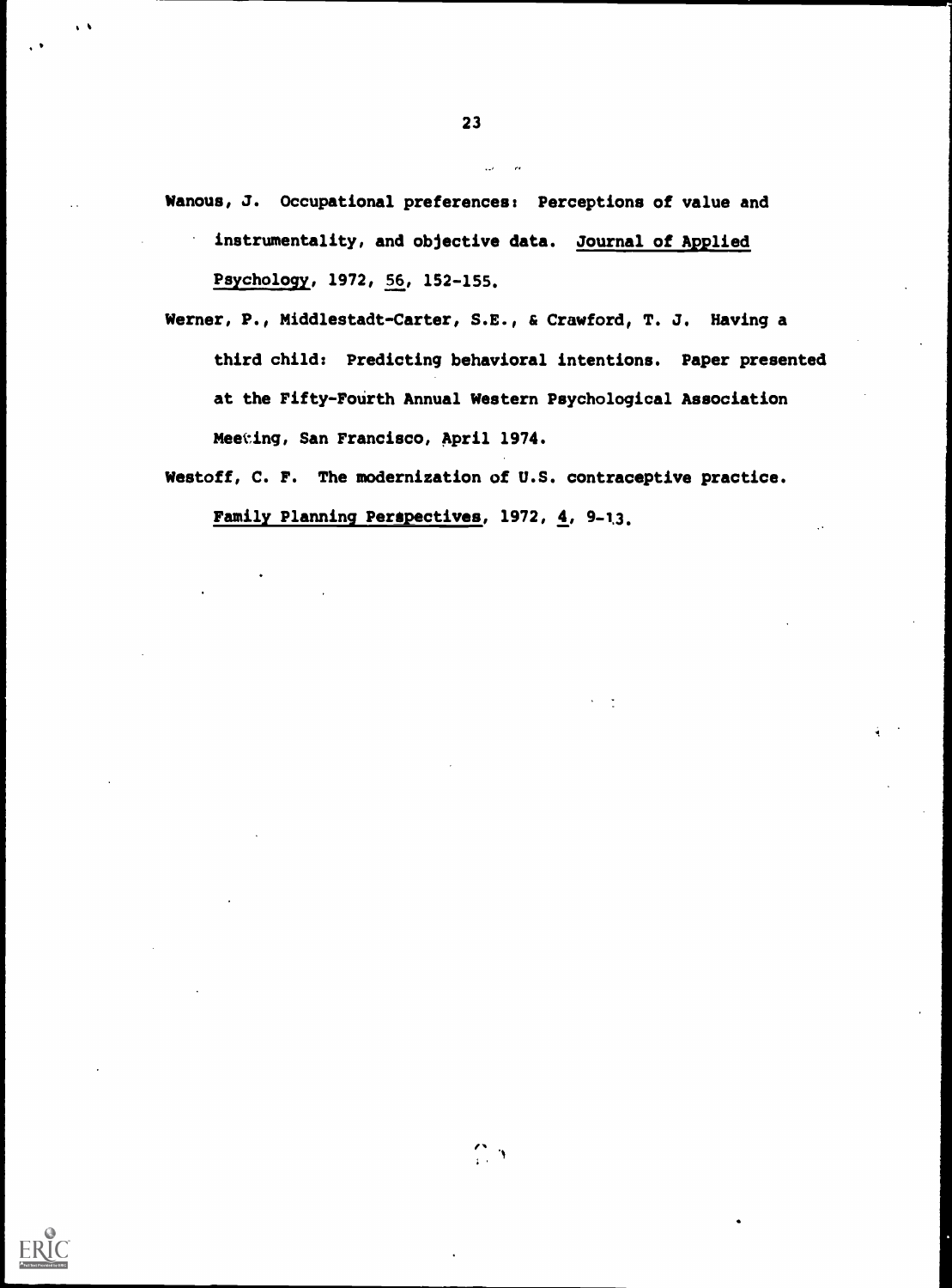## Table 1. Hierarchy of Birth Planning Values BEST COPY AVAILABLE

I. Values Centered on Self and Spouse

#### A. Personal Identity

1. Physical aspects of having a baby

25

--The experience of being pregnant and giving birth --Physical risks of childbirth --Having a child would permit a different birth control method --Child's effect on wife's physical appearance

2. Growth and maturity

--Child as a normal step in my/our ongoing "life process" --Child as an opportunity to reproduce myself or my spouse --Child's effect on my development as a worthwhile, mature, responsible person

--Child's effect on spouse's/my ability to be young and flexible

- 3. Self-concept
	- --Demonstrate to myself and others that I can produce a normal child
	- --Child as an opportunity to be a good parent
	- --Child's effect upon becoming an adequate and mature woman/man
- 4. Educational and vocational values
	- -Child's effect on the husband's educational or career opportunities
	- -Child's effect on the wife's educational or career opportunities
	- --Effects of a working mother on the child

#### B. Parenthood

- 1. Caring for the child
	- --Caring for a new baby
	- --The experience of breast feeding a (another) baby
	- --Being depended upon by the child
	- --The effects of a (another) child on household tasks, responsibilities, and workload
	- --Mutual cooperation with my spouse in raising a (another) child

. 6



 $\ddot{\phantom{1}}$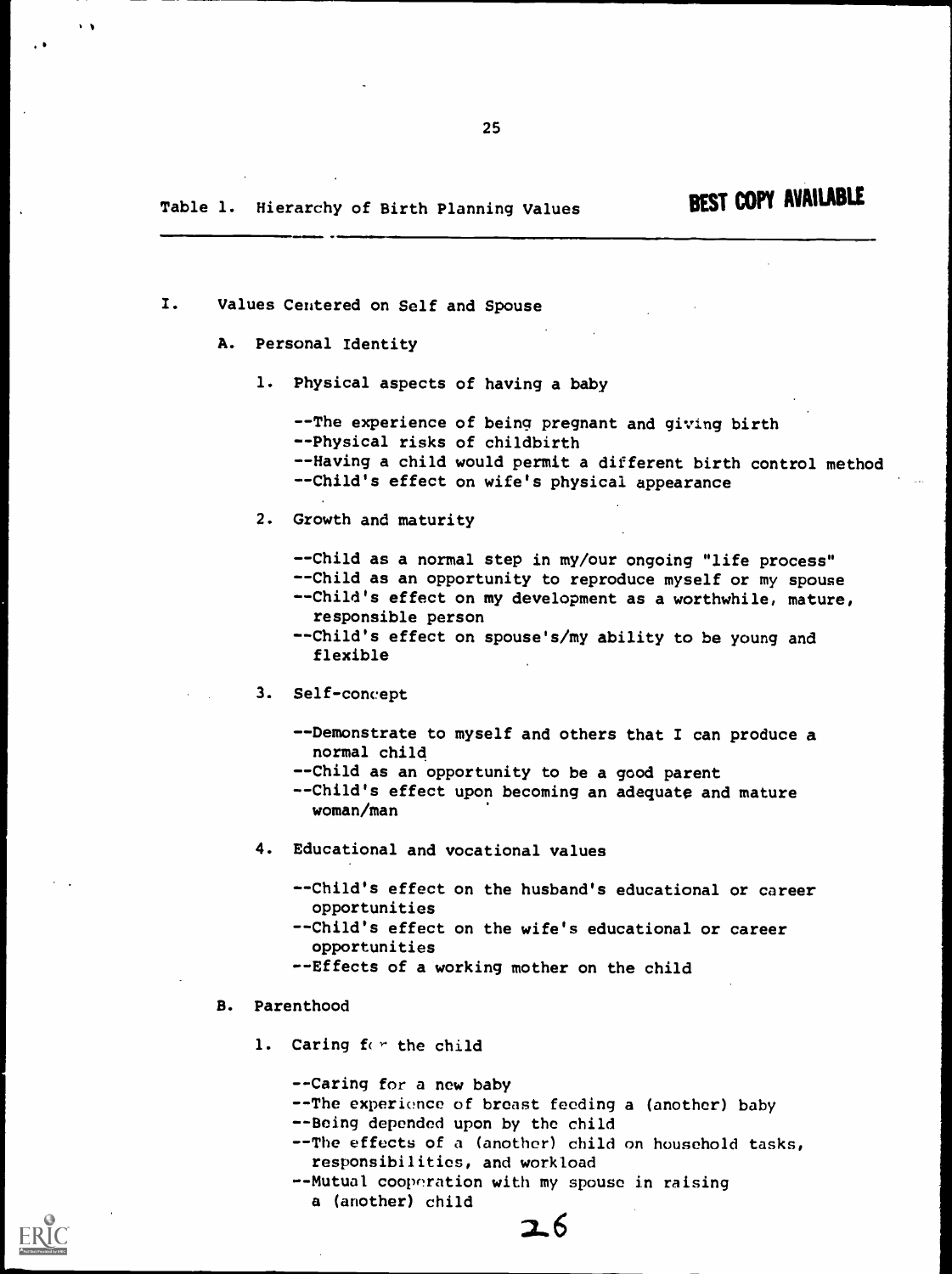1

- 2. Parents' role in education and training a child
	- --Spouse's/my willingness and ability to teach the child specific skills such as athletics or cooking --Our willingness and ability to help the child to achieve --Our willingness and ability to contribute to the child's formal education
	- --Our willingness and ability to pass on religious beliefs and values
- 3. Parent-child relationships

--Observing the child's development --Sharing of one's recreational activities with the child --Child as a companion now and, perhaps, in old age --Holding the child and/or playing with him or her

- II. Values Centered on Children
	- A. Family Characteristics
		- 1. Family size and sexes of children
			- --Child might balance the number of boys and girls in our family --Child's effect on our family's size
		- 2. Ages of parents

--Spouse's/my age at birth of first and/or last child --Our ages when we have grandchildren --Our ages when the child (children) leaves home

- B. Health and Well-Being of Children
	- 1. Sibling (brother-sister) relationships

--Child's effect on present children --Considerations about spacing children so that they do not share the same group of friends or so that they're not too dissimilar in ages, etc.

2. Prospective child

--Child's long-term physical health and psychological adjustment

- --Child's possible mental or physical birth defects
- 3. ELfects of society on child

--Effects of the existing educational, social, and political systems on the child

 $\sum_{i=1}^{n}$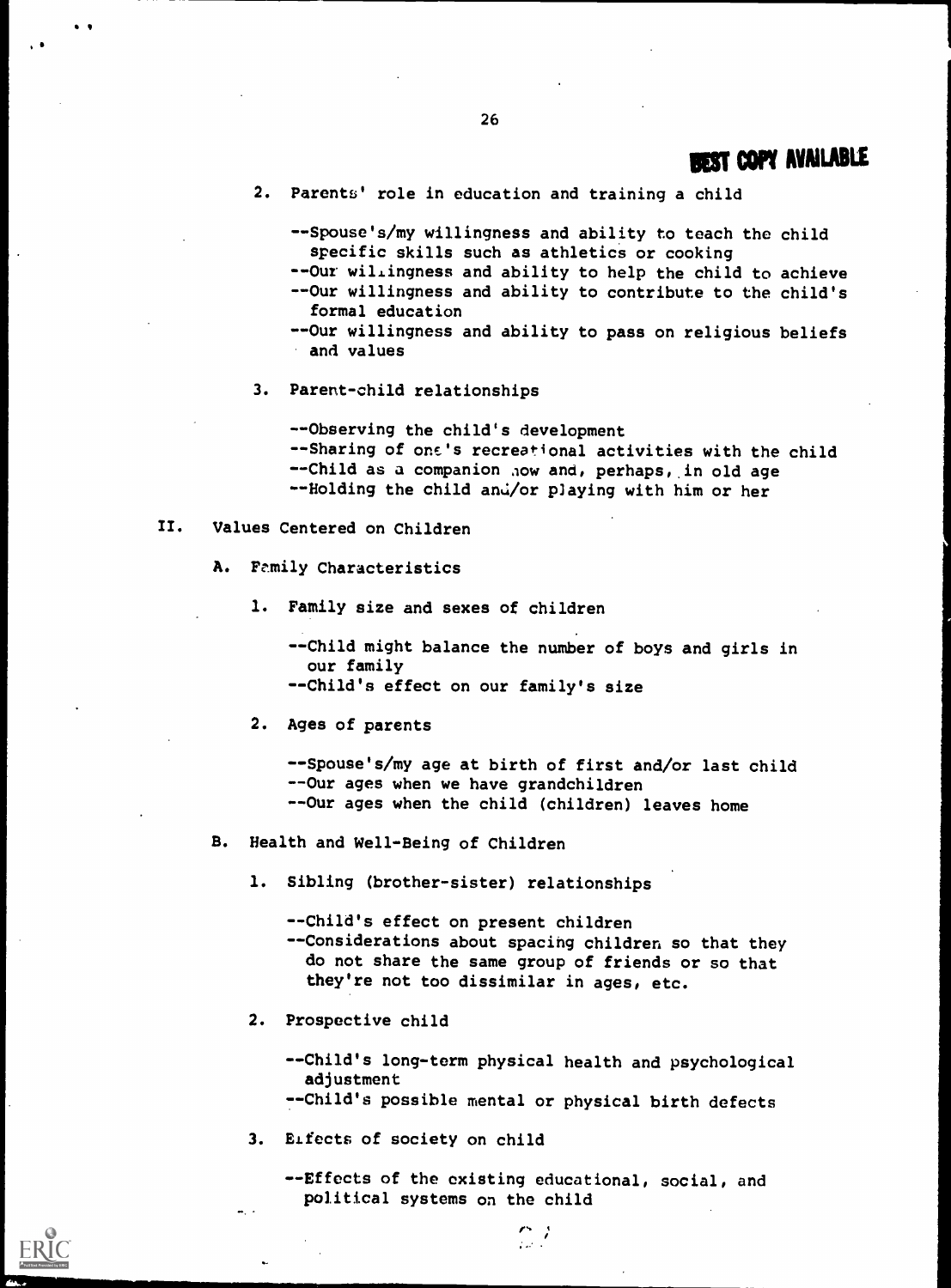- 27
- --Effect of future wars on the child
- --Effects of the culture's traditional biases (racism, sexism, materialism, etc.) on the child
- C. Well-Being of Family
	- 1. Material well-being of family

 $\mathcal{H}^{\pm}$  ,  $\mathcal{H}^{\pm}$ 

- --Costs of child's food, clothing, shelter, and medical, educational and recreational needs
- --Child's effect on our having a good house, furniture, appliances, etc.
- --Child's effect on our present financial situation and ability to get and/or to buy other things we want - -Child's effect on the amount of money we would have
- for travel and other forms of recreation
- 2. Non-material well-being of family
	- --Child's effects on our present mobility, life style, degree to which I/spouse settle down
	- --Child's effect upon our having a good time
	- --Child's effects on relationships among present family members
- 3. Well-being of self and spouse
	- --Effects of child (children) on parents' ability to maintain separate roles and have activities separate from spouse and from children
	- --Child's long range effects on the parents' physical and/or mental health
	- --Competition with me for my spouse's attention - -Competition with spouse for the child's attention
- 4. Well-being of the marriage

 $\mathcal{L}$ 

- --Child's effect on the time I have for my spouse
- --Child's effects on my and/or my spouse's commitment to our marriage
- --The child as a symbol or product of our love --Child's effect on sexual satisfaction in the marriage --Effects of trying to become pregnant upon sexual satisfaction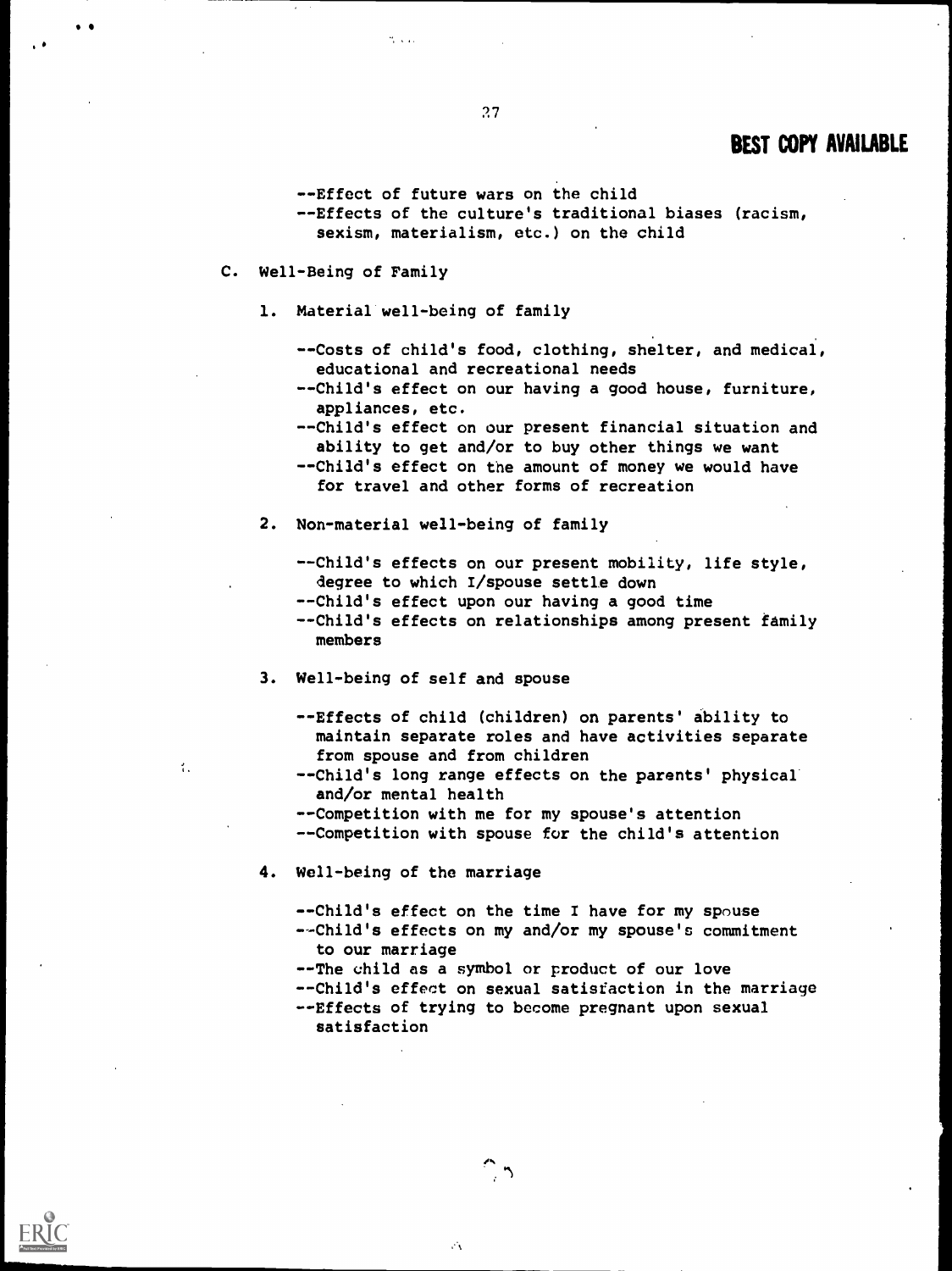III. Values Centered on Significant Others

Å

A. Family

 $\bullet$  -  $\bullet$  -  $\bullet$  -  $\bullet$  -  $\bullet$ 

1. Relationships with relatives

--Child's effect on our relations with spouse's/my parents --Provide grandchildren for spouse's/my parents --Child's effect on our relations with spouse's/my brothers and sisters

2. Family traditions

--Child's effect on the similarity of our family to the one in which I/spouse grew up

--Child as continuation of our family name and/or traditions

--Child as an opportunity for us to fulfill traditional

roles of father and mother

B. Friends

- --Child's effect on our relations to our friends who have children.
- --Demonstration that I/we can raise children better than friends can
- --Child's effect on the degree to which we would be like other people
- -Child's effect on the social pressure we feel to have
	- a (another) child and the way we are treated as a couple

C. Society

--Child (children) as fulfillment of religious values --Child in relation to the conservation of natural

resources, pollution, population problems, etc.

--Families' and family life's contribution to stability of society as a whole

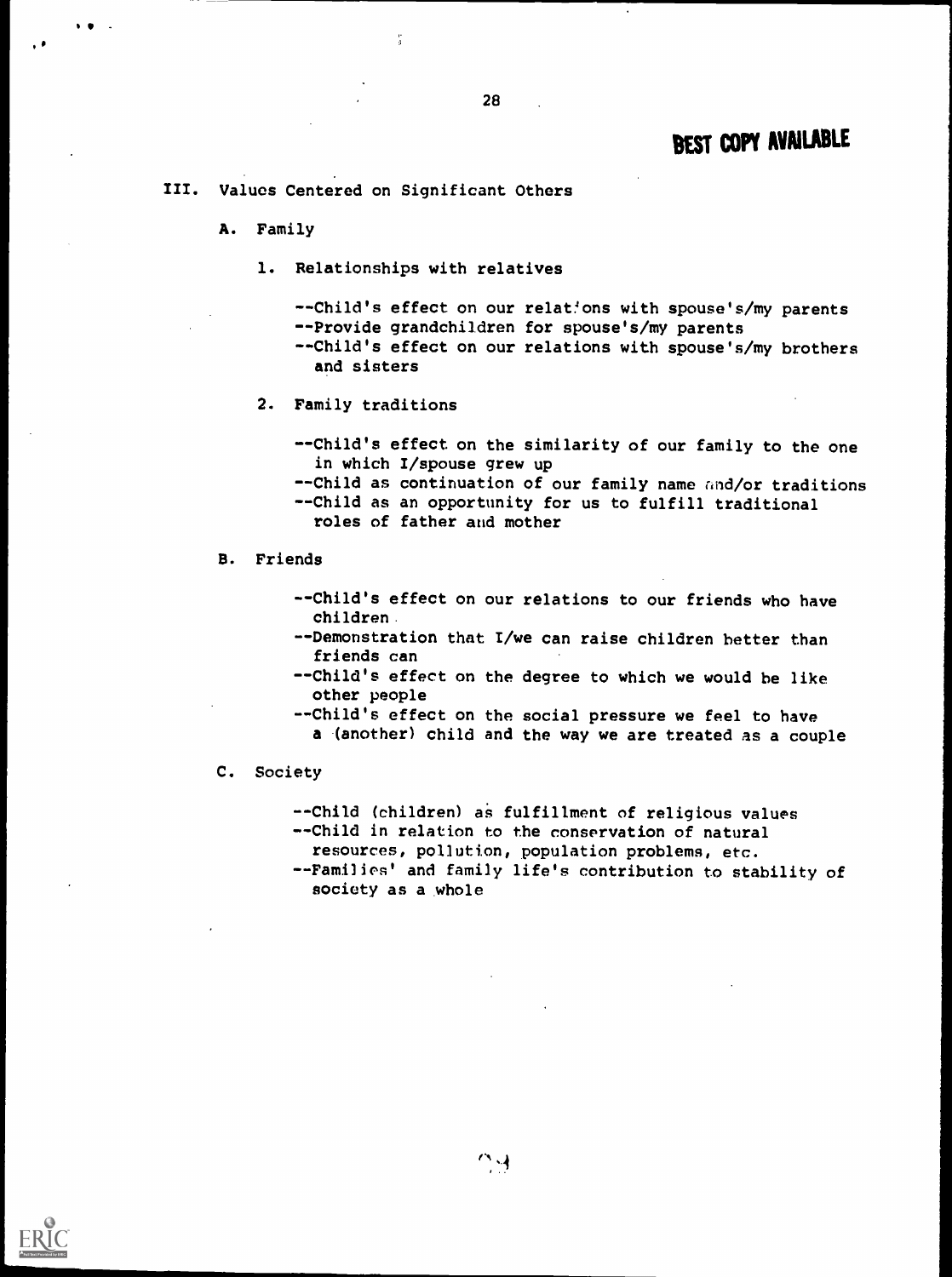$ERIC$ 

|                                                              | $\bullet$                          | $\bullet^{\pm}$         | Parity                      |                             | $\boldsymbol{\mathsf{a}}$ | $\boldsymbol{\mathsf{c}}$ |
|--------------------------------------------------------------|------------------------------------|-------------------------|-----------------------------|-----------------------------|---------------------------|---------------------------|
| Variable                                                     | Male                               | <b>Female</b>           | Male                        | Female                      | Male                      | Female                    |
| Number of Subjects                                           | 23                                 | 23                      | 33                          | 33                          | 27                        | 27                        |
| Average age                                                  | 28.6                               | 25.7                    | 30.4                        | 29.0                        | 32.1                      | 31.2                      |
| Average years married                                        | 3.5                                | ე<br>ი                  | 5.8                         | 5.8                         | $\bf{8.0}$                | $\ddot{B}$ .0             |
| age 1st child<br><b>Lverage</b>                              |                                    |                         | 2.9                         | 2.9                         | 5.1                       | 5.1                       |
| age 2nd child<br>Average                                     |                                    |                         |                             |                             | 2.6                       | 2.6                       |
| Average years education                                      | 17.2                               | 16.0                    | 16.5                        | 16.0                        | 17.2                      | 15.7                      |
| Average yearly income                                        | \$10,870                           | \$10,870                | \$12,425                    | \$12,425                    | \$14,445                  | \$14,445                  |
| Occupation: Professional & Managerial<br>Unemployed<br>Other | 65.2%<br>21.7%<br>13.0%            | 56.5%<br>26.0%<br>17.4% | 63.6%<br>$21.28$<br>$15.28$ | $42 - 49$<br>12.1%<br>45.5% | $77.88$<br>18.5%          | 72.2%<br>11.1%<br>66.7%   |
| Protestant<br>Catholic<br>Religion:                          | $\overline{10}$<br>m               | $\overline{\mathbf{u}}$ | 14                          | 15                          | œ                         | თ                         |
| Jewish<br>$\frac{9}{2}$                                      | $\circ$<br>$\overline{\mathbf{u}}$ | $2 - 5$                 | $\frac{2}{10}$              | 20<br>21<br>21              | 15                        | $\mathbf{1}$              |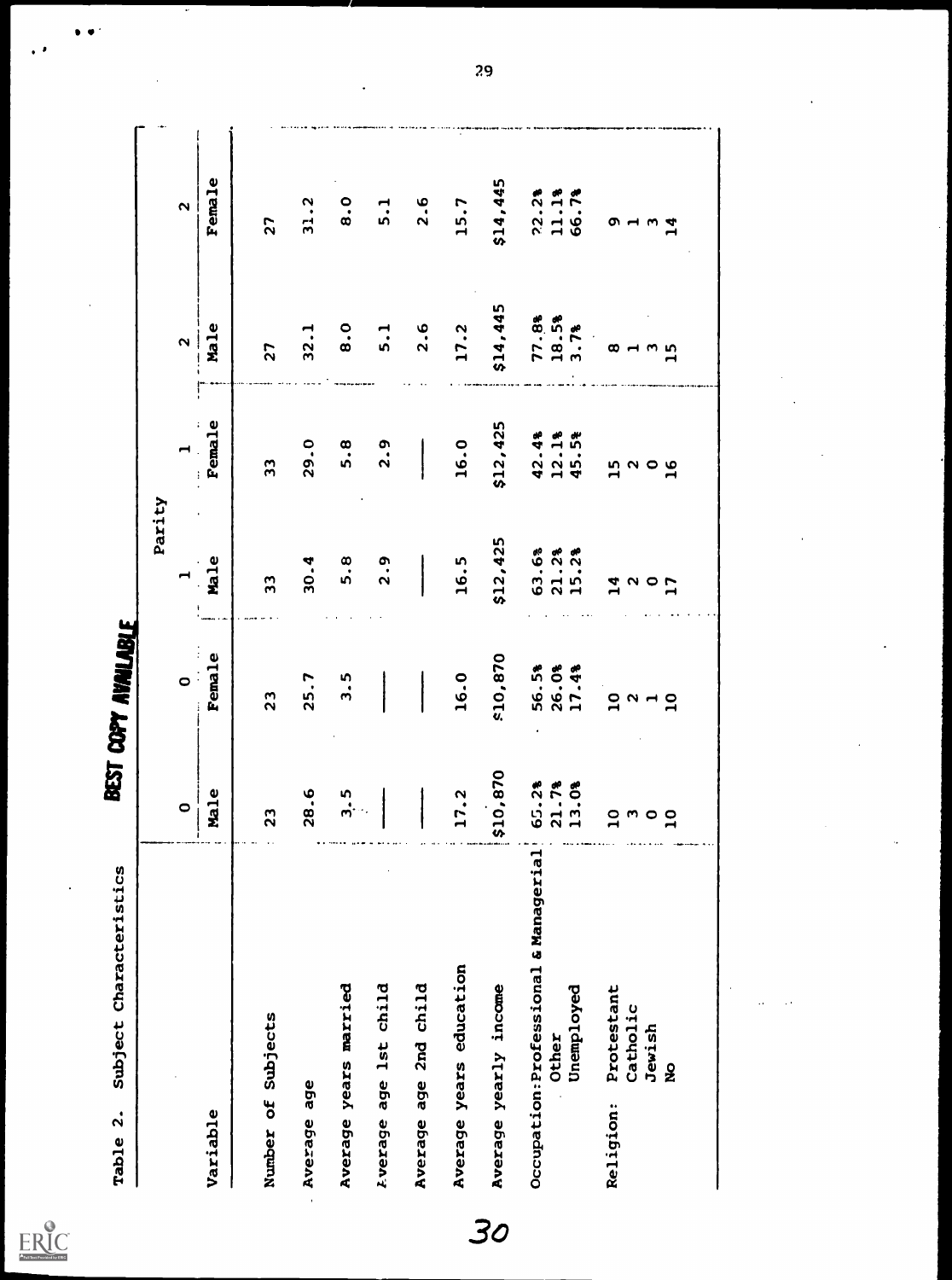$\sum_{\lambda_{\text{fullTest Perioded by EBC}}}$ 

 $\bullet$  $\bullet$ 

 $\bullet$ 

BEST COPY AVAILABLE<br>Table 3. Within males across parity comparisons of subjective expected utility difference scores.

| Variable                                   | $\mathbf{\Omega}$<br>$\mathbf{I}$<br>$\blacksquare$<br>$\frac{1}{\mathbf{0}}$ | $\overline{\phantom{0}}$<br>$\pmb{\mathfrak{t}}$<br>$\bullet$                 | $\mathbf{\Omega}$<br>$\pmb{\mathsf{I}}$<br>$\circ$                        | $\mathbf{\Omega}$<br>$\mathbf{I}$<br>$\blacksquare$                         |
|--------------------------------------------|-------------------------------------------------------------------------------|-------------------------------------------------------------------------------|---------------------------------------------------------------------------|-----------------------------------------------------------------------------|
| subjective expected<br>One variable        | $= 1.991$<br>$\mathbf{\hat{N}}$<br>$\mathbf{u}$<br>d.f.<br>ſ4                 | $-0.64$<br>$\pmb{\text{II}}$                                                  | 1.19<br>$\mathbf{I}$                                                      | $\frac{1.96}{58}$<br>$t =$<br>d.f.                                          |
| utility differences                        | 80<br>and<br>$n \cdot s$ .<br>$\mathbf{I}$<br>$\mathbf{a}$                    | $\ddot{a}$ .<br>$=$ 54<br>$\mathbf{I}$<br>$\mathbf{a}_i$<br>Ό                 | <u>ດໍ</u><br>ຕ<br>$= 48$<br>$\mathbf{I}$<br>d.f.<br>$\mathbf{a}$          | .05<br>$\parallel$<br>$\mathbf{a}$                                          |
| Three variable                             | 8.876<br>$\mathbf{0}$<br>$x^2$                                                | 4.152<br>$\mathbf{I}$<br>$x^2$                                                | 6.195<br>$\mathbf{I}$                                                     | 5.294<br>$\mathbf{I}$<br>x <sup>2</sup>                                     |
| subjective expected<br>utility differences | $P = n \cdot s$ .<br>$\bullet$<br>$\mathbf{I}$<br>d.f.                        | $\frac{5}{1}$<br>$\blacksquare$<br>$\mathbf{I}$<br>IJ<br>p,<br><b>بن</b><br>σ | $\frac{5}{1}$<br>Z<br>$\mathbf{I}$<br>$\mathbf I$<br>$\mathbf{a}$<br>d.f. | $\ddot{a}$ .<br>$\bullet$<br>$\blacksquare$<br>IJ<br>d.f.<br>$\mathbf{Q}_i$ |
| Eight variable                             | 28.155<br>$\mathbf{u}$<br>$x^2$                                               | 9.963<br>$\mathbf{I}$<br>$x^2$                                                | 14.227<br>$\mathbf{0}$<br>$x^2$                                           | $\mathbf{I}$<br>$x^2$                                                       |
| utility differences<br>subjective expected | $\frac{6}{1}$<br>$\blacksquare$<br>d.f.                                       | $\infty$<br>$\mathbf{I}$<br>τ                                                 | $\infty$<br>$\mathbf{I}$<br>d.t.                                          | 10.879<br>$\infty$<br>$\mathbf{H}$<br>d.f.                                  |
|                                            | <b>.05</b><br>$\frac{1}{2}$                                                   | $\frac{5}{1}$<br>ll<br>$\alpha$                                               | n.5<br>$\mathbf l$<br>$\overline{\mathbf{p}}$                             | $\frac{5}{1}$<br>$\mathbf{H}$<br>$\mathbf{Q}_i$                             |
| Twenty variable                            | 54.532<br>$\mathbf{I}$<br>$x^2$                                               | 27.953<br>$\mathbf{I}$<br>$x^2$                                               | 34.335<br>$\mathbf{u}$<br>$x^2$                                           | 23.301<br>$\mathbf{u}$<br>$x^2$                                             |
| subjective expected                        | $\overline{\mathbf{q}}$<br>$\blacksquare$<br>$\mathbf{d} \cdot \mathbf{f}$    | $\overline{c}$<br>$\mathbf{I}$<br>۳.<br>Ō                                     | $\overline{20}$<br>$\mathbf{R}$<br>י<br>ס                                 | $\overline{20}$<br>$\mathbf{I}$<br>o                                        |
| utility differences                        | .06<br>$\frac{8}{9}$                                                          | $\frac{5}{1}$<br>။<br>ဓ                                                       | .05<br>$\checkmark$<br>$\mathbf{a}$                                       | n. 5<br>$\mathbf{u}$                                                        |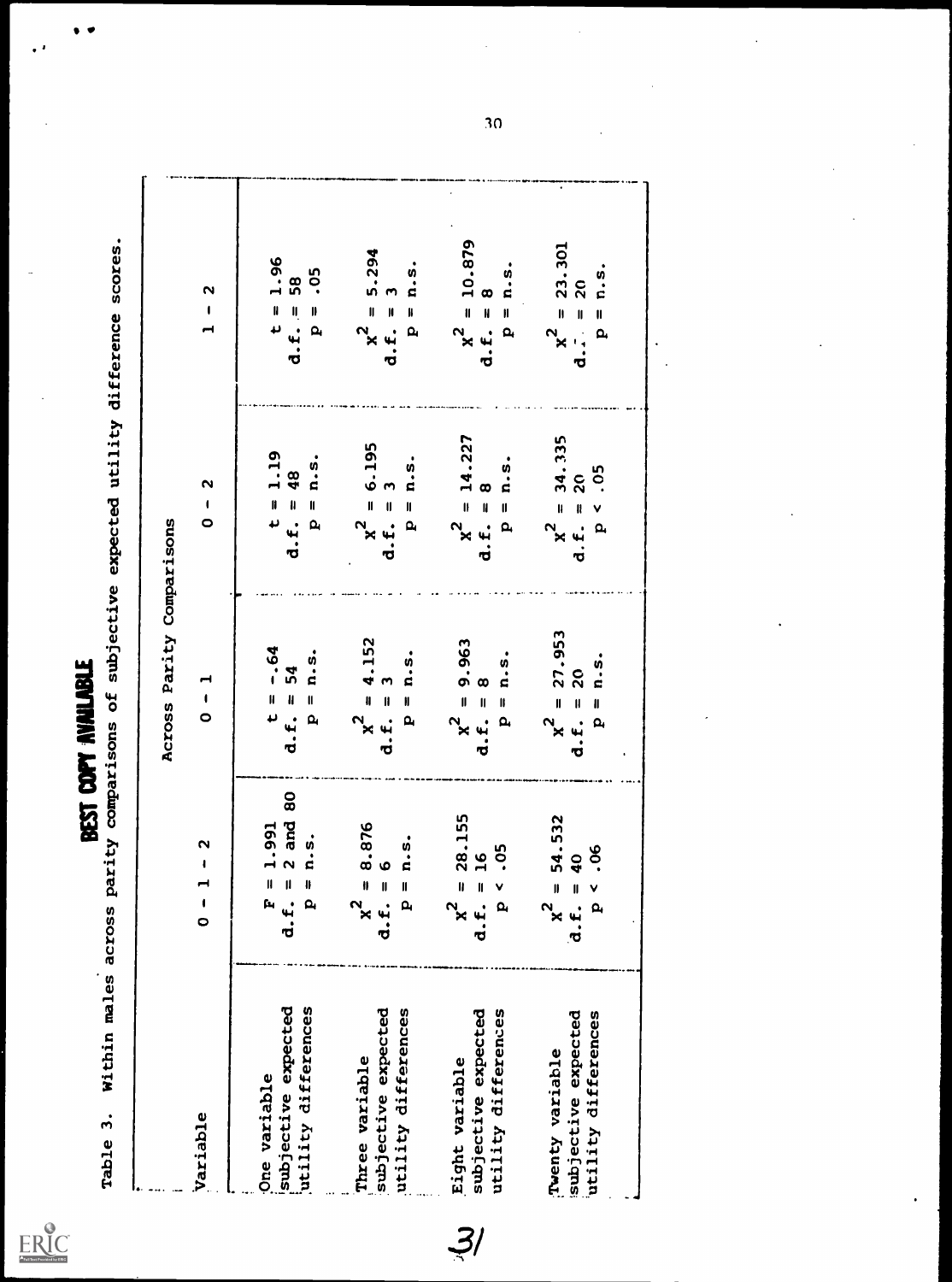$FRC$ 

 $\mathbf{v}$ 

SALE 4. Within females across parity comparisons of subjective expected utility difference scores

|                                                     |                                                                                           | Across Parity Comparisons                                                                            |                                                                                                 |                                                                                                                    |
|-----------------------------------------------------|-------------------------------------------------------------------------------------------|------------------------------------------------------------------------------------------------------|-------------------------------------------------------------------------------------------------|--------------------------------------------------------------------------------------------------------------------|
| Variable                                            | $\frac{2}{1}$<br>$\frac{1}{\sigma}$                                                       | $-1$                                                                                                 | $\mathbf{\Omega}$<br>$\pmb{\mathsf{I}}$<br>$\bullet$                                            | $\mathbf{\Omega}$<br>$\pmb{\ast}$                                                                                  |
| One variable                                        | $= 4.408$<br>$\mathbf{r}$                                                                 | $t = -2.10$                                                                                          |                                                                                                 | 2.90<br>$\mathbf{I}$<br>$\overline{\mathbf{u}}$                                                                    |
| subjective expected<br>utilities                    | d.f. = $2$ and 80<br>-05<br>$\frac{1}{2}$                                                 | -05<br>$.E. = 54$<br>$\checkmark$<br>$\mathbf{a}$<br>ಠ                                               | $\bullet$<br>$\frac{5}{1}$<br>t = .71<br>d.f. = 48<br>$\mathbf{I}$<br>$\mathbf{a}$              | <b>p</b><br>58<br>$d.f. =$<br>$\vee$<br>$\mathbf{a}$                                                               |
| subjective expected<br>Three variable<br>utilities  | $= 18.333$<br><b>p</b> .<br>$d.f. =$<br>$\overline{a}$<br>$\approx$                       | 10.554<br>.o.<br>$\checkmark$<br>$\mathbf{u}$<br>$x^2 =$<br>$\mathbf{a}$<br>ರ                        | $= 7.254$<br>.06<br>S<br>$\frac{1}{\pi}$<br>$\mathbf{I}$<br>d.f.<br>$\mathbf{a}$<br>$\approx$   | 8.386<br>.05<br>$d.f. = 3$<br>$\mathbf{I}$<br>$\checkmark$<br>$\mathbf{a}$<br>$\mathbf{r}$                         |
| subjective expected<br>Eight variable<br>utilities  | $= 50.209$<br><b>p</b> .<br>$\frac{6}{1}$<br>$d.f. =$<br>$\overline{\mathbf{a}}$<br>$x^2$ | 28.092<br>$\ddot{\circ}$<br>$\infty$<br>$x^2 = 1$<br>$\checkmark$<br>$\mathbf{a}$<br>J               | $= 24.474$<br>.01<br>$d.f. = 8$<br>$\checkmark$<br>$\mathbf{a}$<br>$x^2$                        | 12.735<br>n.5<br>œ<br>$\mathbf{H}$<br>$d.f. =$<br>$\pmb{\mathfrak{g}}$<br>x <sup>2</sup><br>$\mathbf{a}$           |
| subjective expected<br>Twenty variable<br>utilities | $= 71.368$<br>$\overline{c}$ .<br>$d.f. = 40$<br>V<br>$\overline{\mathbf{p}}$<br>$x^2$    | 43.174<br>.o.<br>20<br>$\mathbf{u}$<br>$\mathbf{u}$<br>$\checkmark$<br>$\mathbf{a}$<br>$x^2$<br>d.f. | $= 37.044$<br><b>p</b><br>$\overline{20}$<br>$\frac{1}{2}$<br>$\mathbf{I}$<br>d.f.<br>$\approx$ | 28.031<br>$\ddot{n}$ .<br>$\overline{20}$<br>$\mathbf{I}$<br>$\mathbf{I}$<br>$d.f. =$<br>$\mathbf{a}$<br>$\approx$ |
|                                                     |                                                                                           |                                                                                                      |                                                                                                 |                                                                                                                    |

32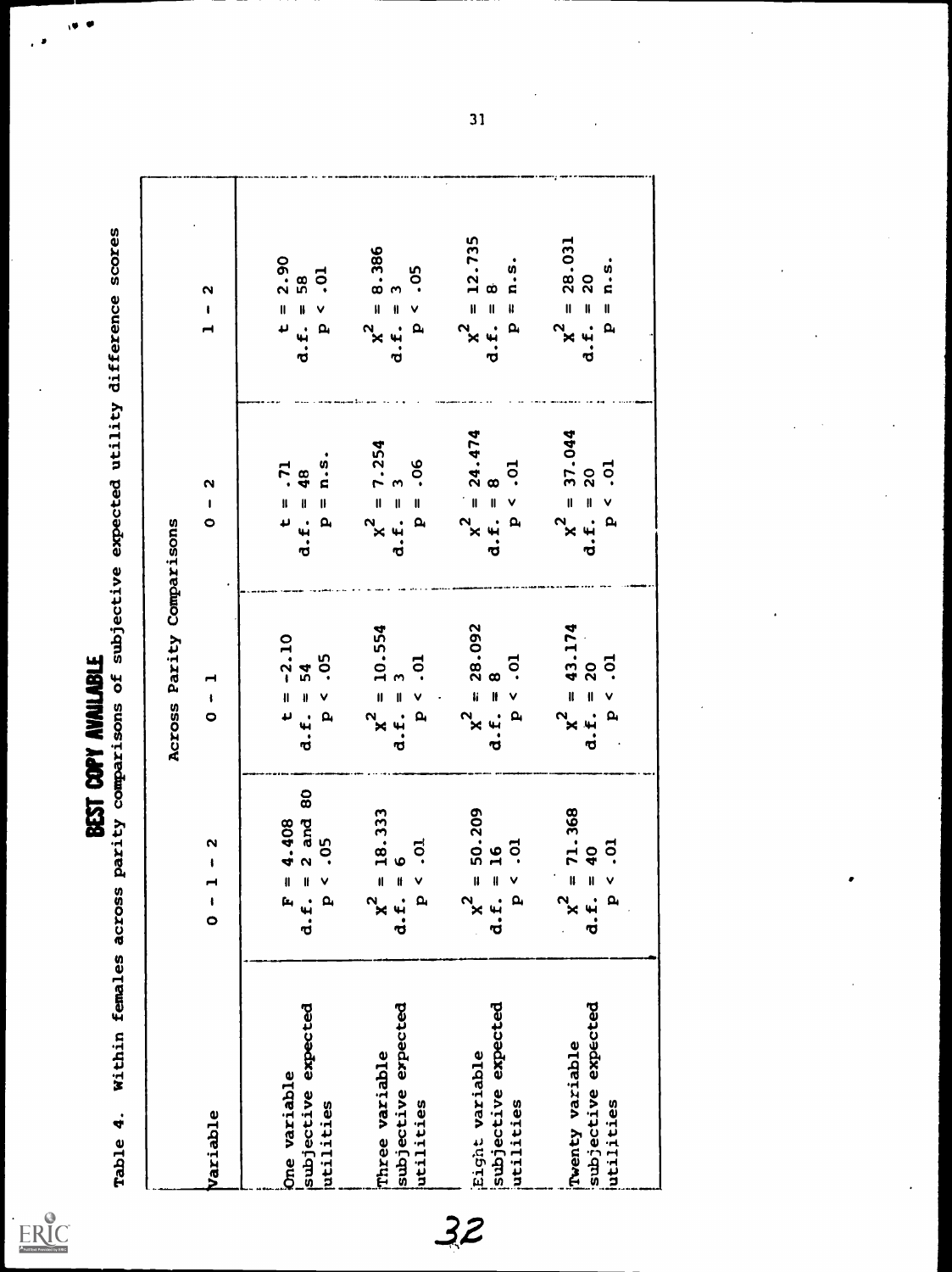FIGURE CAPTIONS

# BEST COPY AVAILABLE

 $\ddot{\mathbf{A}}$ 

Fig. 1. Subjects' mean one variable subjective expected utility difference scores by parity

- Fig. 2. Mean scores by parity of male subjects on the a) three, b) eight and c) twenty variable subjective expected utility difference scores.
- Fig. 3. Mean scores by parity of female subjects on the a) three, b) eight, and c) twenty variable subjective expected utility difference scores.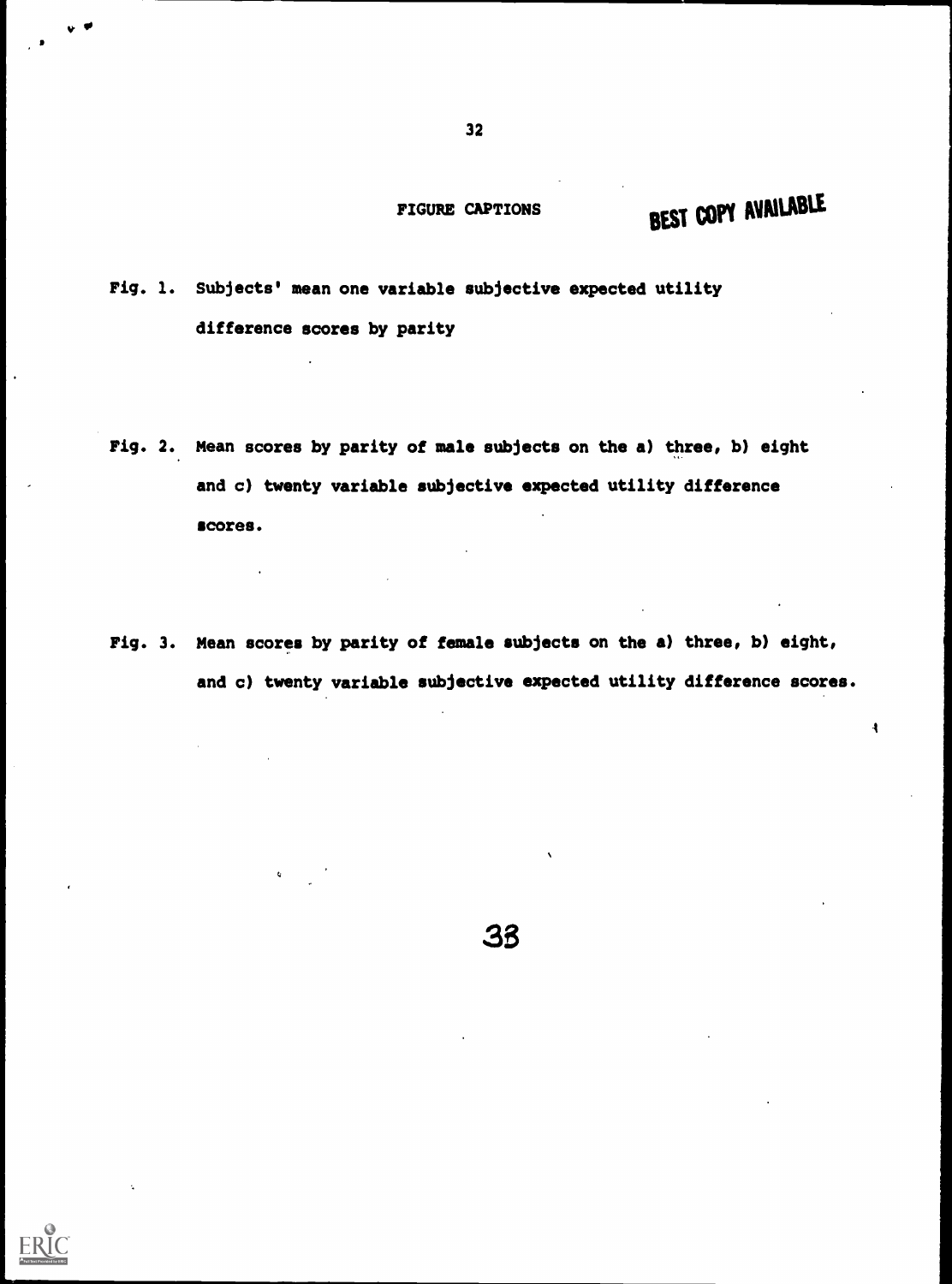$\bullet$ 



 $\mathcal{F}_{\alpha}$ 

 $ER_{\text{C}}^{\text{C}}$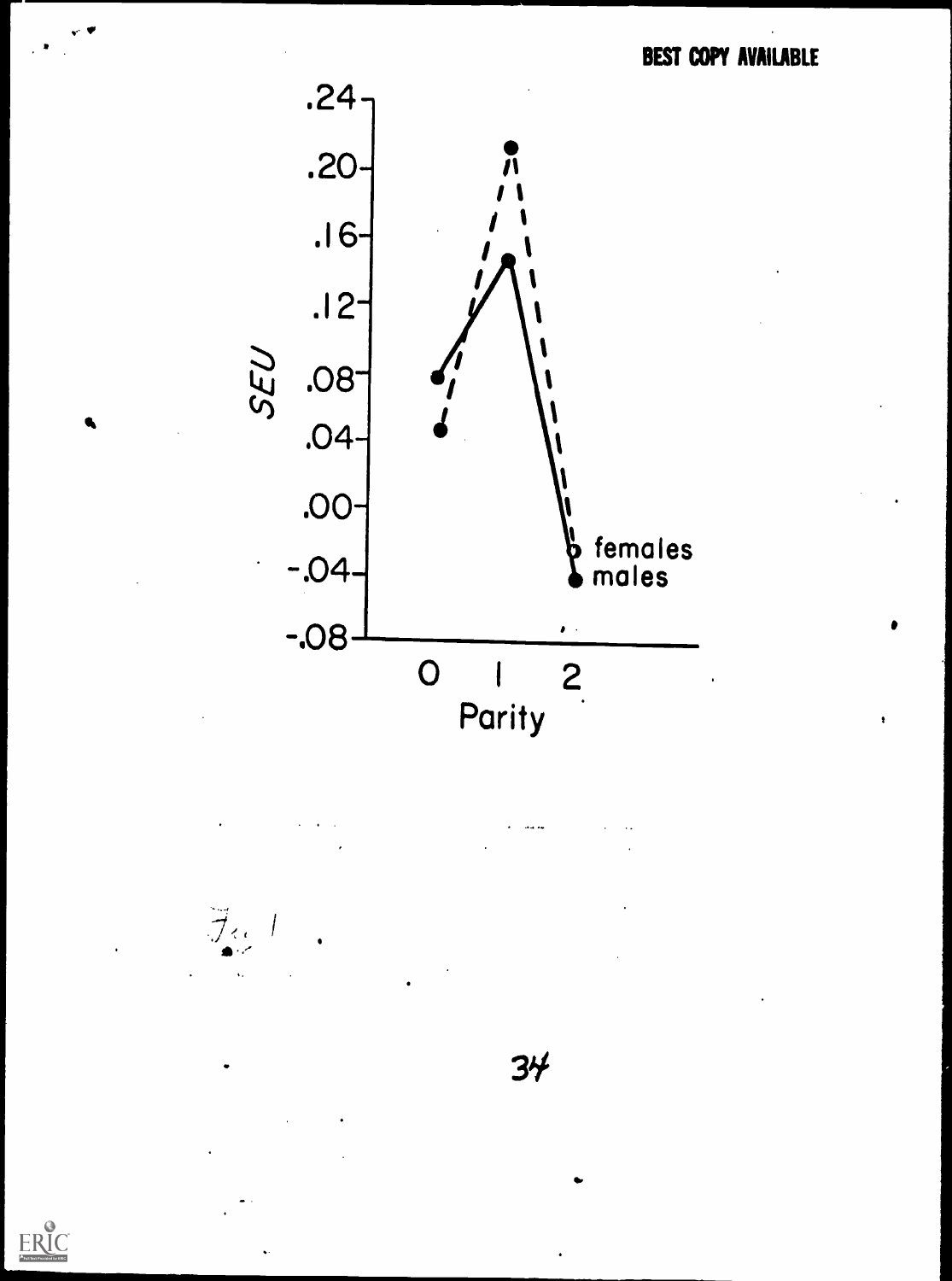

 $35$ 

 $\frac{1}{2}$ 

 $ERIC$